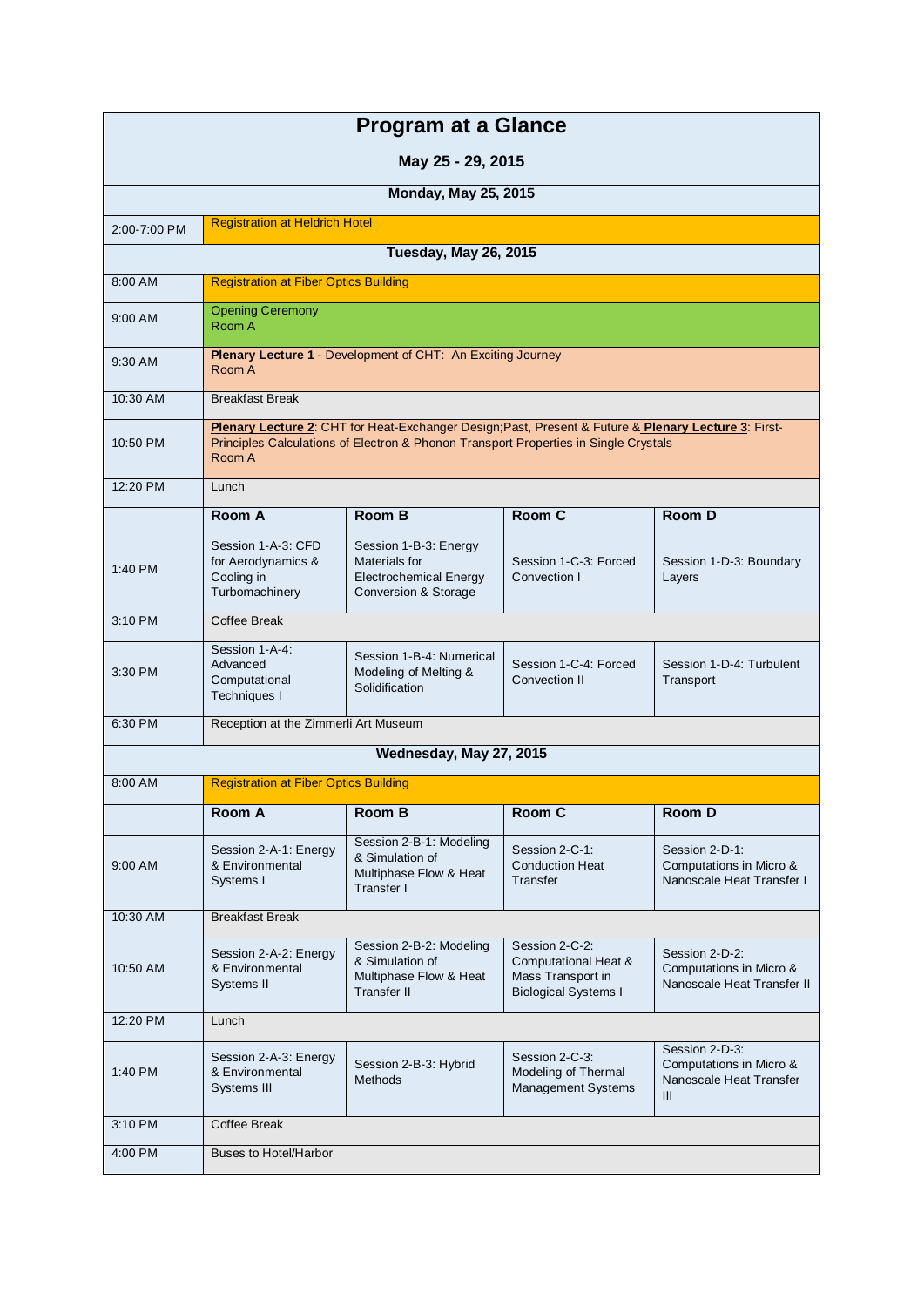| 6:30 PM                     | Cruise & Gala Dinner                                                 |                                                                                                   |                                                                                             |                                                                                |
|-----------------------------|----------------------------------------------------------------------|---------------------------------------------------------------------------------------------------|---------------------------------------------------------------------------------------------|--------------------------------------------------------------------------------|
| Thursday, May 28, 2015      |                                                                      |                                                                                                   |                                                                                             |                                                                                |
| 8:00 AM                     | <b>Registration at Fiber Optics Building</b>                         |                                                                                                   |                                                                                             |                                                                                |
|                             | Room A                                                               | Room B                                                                                            | Room C                                                                                      | Room D                                                                         |
| 9:00 AM                     | Session 3-A-1:<br>Advanced<br>Computational<br><b>Techniques II</b>  | Session 3-B-1: Numerical<br><b>Methods &amp; Simulations</b><br>for Compact Heat<br>Exchangers I  | Session 3-C-1:<br>Radiation I                                                               | Session 3-D-1: Numerical<br>Methods for Porous Media<br>ı                      |
| 10:30 AM                    | <b>Breakfast Break</b>                                               |                                                                                                   |                                                                                             |                                                                                |
| 10:50 AM                    | Session 3-A-2:<br>Advanced<br>Computational<br><b>Techniques III</b> | Session 3-B-2: Numerical<br><b>Methods &amp; Simulations</b><br>for Compact Heat<br>Exchangers II | Session 3-C-2:<br><b>Radiation II</b>                                                       | Session 3-D-2: Numerical<br>Methods for Porous Media<br>Ш                      |
| 12:20 PM                    | Lunch                                                                |                                                                                                   |                                                                                             |                                                                                |
| 1:40 PM                     | Session 3-A-3: Natural<br>Convection I                               | Session 3-B-3:<br>Nanofluids I                                                                    | Session 3-C-3:<br><b>Radiation III</b>                                                      | Session 3-D-3:<br>Computations in Micro &<br>Nanoscale Heat Transfer<br>IV     |
| 3:10 PM                     | Coffee Break                                                         |                                                                                                   |                                                                                             |                                                                                |
| 3:30 PM                     | Session 3-A-4: Natural<br>Convection II                              | Session 3-B-4:<br>Nanofluids II                                                                   | Session 3-C-4:<br>Computational Heat &<br>Mass Transport in<br><b>Biological Systems II</b> | Session 3-D-4: Heat<br><b>Transfer Enhancement</b>                             |
|                             |                                                                      |                                                                                                   |                                                                                             |                                                                                |
| <b>Friday, May 29, 2015</b> |                                                                      |                                                                                                   |                                                                                             |                                                                                |
|                             | <b>Room A</b>                                                        | Room B                                                                                            | Room C                                                                                      | Room D                                                                         |
| $9:00$ AM                   | Session 4-A-1:<br>Combustion I                                       | Session 4-B-1: Modeling<br>& Simulation of<br>Multiphase Flow & Heat<br><b>Transfer III</b>       | Session 4-C-1:<br><b>Radiation IV</b>                                                       | Session 4-D-1: Numerical<br>Methods for Porous Media<br>III                    |
| 10:30 AM                    | <b>Breakfast Break</b>                                               |                                                                                                   |                                                                                             |                                                                                |
| 10:50 AM                    | Session 4-A-2:<br>Combustion II                                      | Session 4-B-2: Modeling<br>& Simulation of<br>Multiphase Flow & Heat<br><b>Transfer IV</b>        | Session 4-C-2:<br>Manufacturing &<br><b>Materials Processing</b>                            | Session 4-D-2:<br>Computations in Micro &<br>Nanoscale Heat Transfer<br>$\vee$ |
| 1:00 PM                     | Free Afternoon                                                       |                                                                                                   |                                                                                             |                                                                                |
|                             | <b>ROOM A</b>                                                        | <b>FIBER OPTICS</b><br><b>AUDITORIUM</b>                                                          |                                                                                             |                                                                                |
|                             | <b>ROOM B</b>                                                        | <b>BIOMEDICAL ENG. BLDG, Room 102</b><br>(AUDITORIUM)                                             |                                                                                             |                                                                                |
|                             | <b>ROOM C</b>                                                        | <b>BIOMEDICAL ENG.</b><br>BLDG., ROOM 116                                                         |                                                                                             |                                                                                |
|                             | <b>ROOMD</b>                                                         | <b>CAIT AUDITORIUM</b>                                                                            |                                                                                             |                                                                                |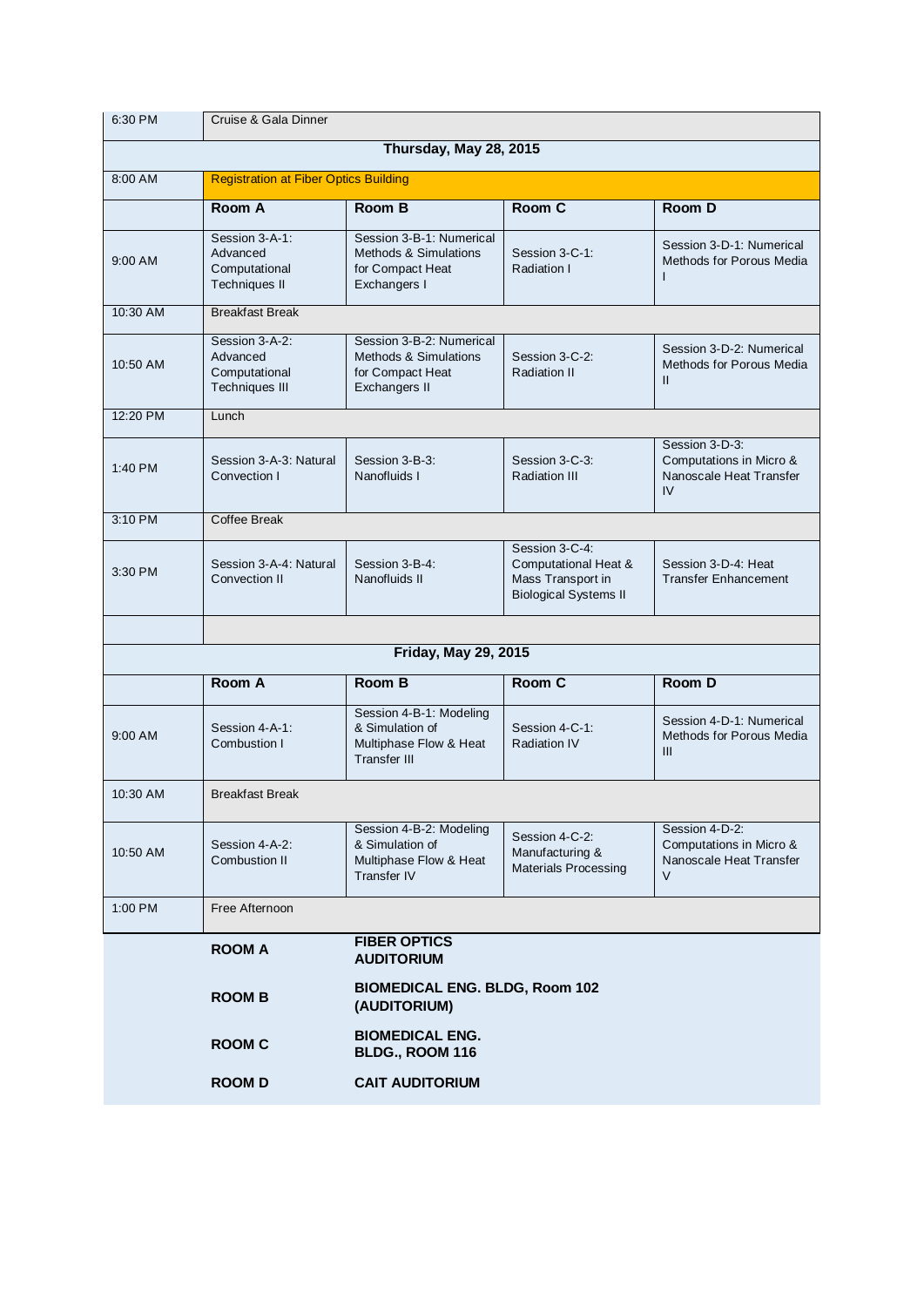| <b>Conference Program</b>                                                                                                                |                                             |                                                                                                                                |  |  |
|------------------------------------------------------------------------------------------------------------------------------------------|---------------------------------------------|--------------------------------------------------------------------------------------------------------------------------------|--|--|
|                                                                                                                                          |                                             |                                                                                                                                |  |  |
|                                                                                                                                          | <b>Monday, May 25, 2015</b>                 |                                                                                                                                |  |  |
| $2:00 - 7:00$ PM                                                                                                                         |                                             | <b>Registration at Heldrich Hotel</b>                                                                                          |  |  |
|                                                                                                                                          |                                             |                                                                                                                                |  |  |
|                                                                                                                                          |                                             | <b>Tuesday, May 26, 2015</b>                                                                                                   |  |  |
| $8:00 - 9:00$ AM                                                                                                                         |                                             | <b>Registration at Fiber Optics Building</b>                                                                                   |  |  |
|                                                                                                                                          | <b>Opening Ceremony</b>                     |                                                                                                                                |  |  |
| $9:00 - 9:30$ AM                                                                                                                         | Room A                                      |                                                                                                                                |  |  |
|                                                                                                                                          |                                             |                                                                                                                                |  |  |
|                                                                                                                                          | <b>Session 1-1 Plenary Talk</b>             | Room A<br><b>Chair: George Raithby</b>                                                                                         |  |  |
| 9:30 - 10:30 AM                                                                                                                          | Patankar, S.V.                              | 269: Plenary Lecture 1: Development of CHT: An Exciting Journey                                                                |  |  |
|                                                                                                                                          |                                             |                                                                                                                                |  |  |
| 10:30 - 10:50 AM                                                                                                                         | <b>Breakfast Break</b>                      |                                                                                                                                |  |  |
|                                                                                                                                          |                                             |                                                                                                                                |  |  |
| <b>Session 1-2 Plenary Talks</b>                                                                                                         |                                             | Chair: Akshai Kumar Runchal; Co-Chair: Mona Zebarjadi<br>Room A                                                                |  |  |
| 10:50 - 11:35 AM                                                                                                                         | Spalding, D.B.                              | 280: Plenary Lecture 2: CHT for Heat-Exchanger Design; Past, Present<br>and Future                                             |  |  |
| 11:35 - 12:20 PM                                                                                                                         | Liao, B.; Lee, S.;<br>Chen, G.; Zhou,<br>J. | 288: Plenary Lecture 3: First-Principles Calculations of Electron and<br><b>Phonon Transport Properties in Single Crystals</b> |  |  |
|                                                                                                                                          |                                             |                                                                                                                                |  |  |
| 12:20 - 1:40 PM                                                                                                                          | Lunch                                       |                                                                                                                                |  |  |
|                                                                                                                                          |                                             |                                                                                                                                |  |  |
|                                                                                                                                          |                                             | Session 1-A-3 CFD for Aerodynamics and Cooling in Turbomachinery<br>Chair: Sumanta Acharya<br>Room A                           |  |  |
| $1:40 - 2:05$ PM                                                                                                                         | Shih, T.I.P.                                | 231: Computing Turbulent Flow and Heat Transfer Past a Wall-Mounted<br>Cube in a Channel (Invited)                             |  |  |
| 2:05 - 2:30 PM                                                                                                                           | He, L.                                      | 212: Multi-Scale Approach to Turbine Heat Transfer and Aerodynamics<br>(Invited)                                               |  |  |
| $2:30 - 2:55$ PM                                                                                                                         | Durbin, P.; Ge,<br>J.                       | 202: The Calibrated Intermittency Model for Bypass Transition (Invited)                                                        |  |  |
| 2:55 - 3:20 PM                                                                                                                           | Sharma, O.                                  | 254: The Role of Physical and Numerical Experiments in the<br>Development of High Performance Axial Flow Turbines (Invited)    |  |  |
|                                                                                                                                          |                                             |                                                                                                                                |  |  |
| Session 1-B-3 Energy Materials for Electrochemical Energy Conversion and Storage<br><b>Chair: Wilson</b><br><b>Room B</b><br><b>Chiu</b> |                                             |                                                                                                                                |  |  |
| 1:40 - 2:05 PM                                                                                                                           | Andersen, C.P.;<br>Hu, H.; Kalra,           | 159: Pore-Scale Transport Resolved Model for Lithium-Air Batteries<br>(Invited)                                                |  |  |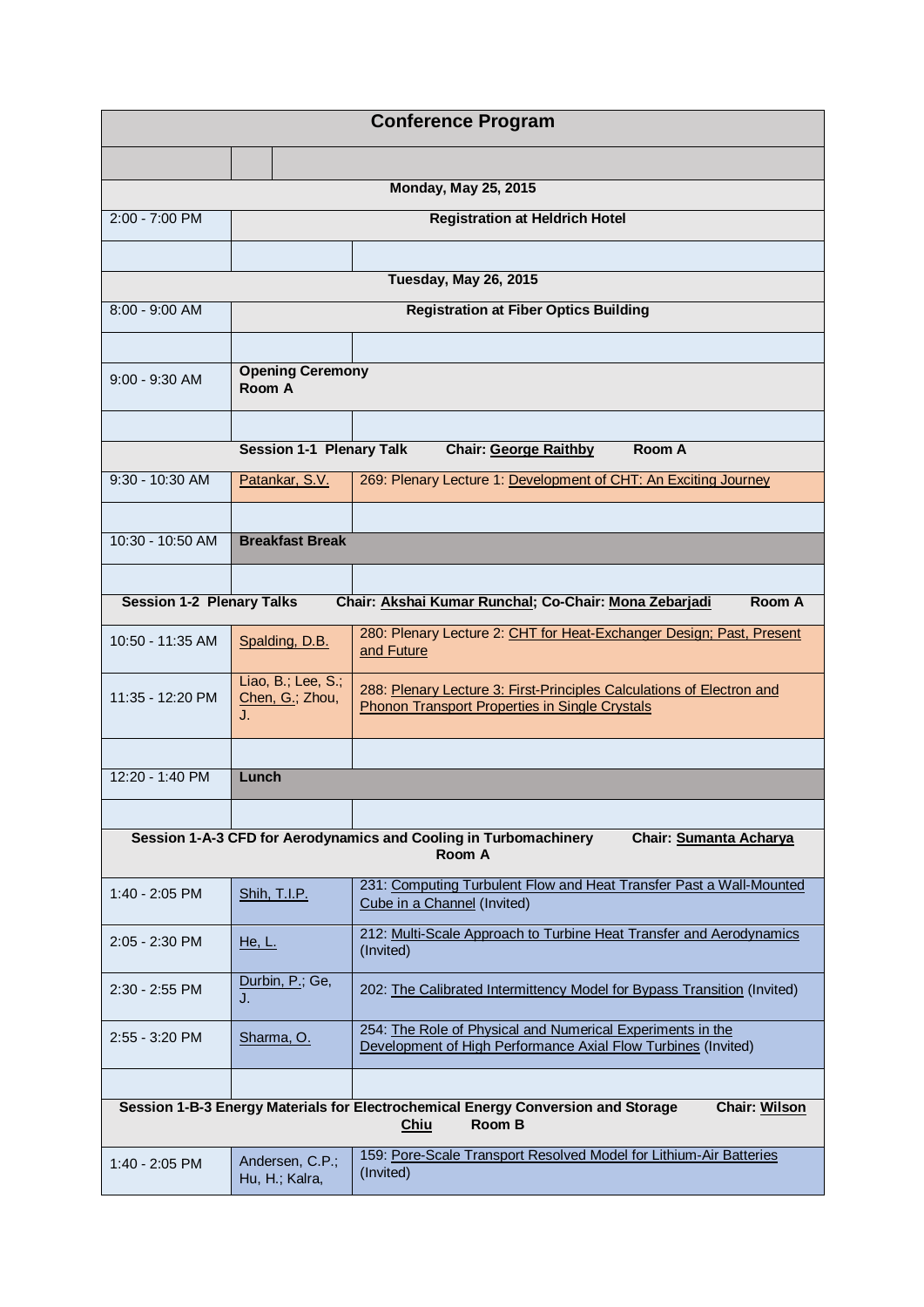|                                                                                                    | V.; Sun, Y.                                                     |                                                                                                                                                                         |  |
|----------------------------------------------------------------------------------------------------|-----------------------------------------------------------------|-------------------------------------------------------------------------------------------------------------------------------------------------------------------------|--|
| $2:05 - 2:30$ PM                                                                                   | Liu, Z.; Stein IV,<br>M.; Mukherjee,<br><u>P.P.</u>             | 273: Physicochemical Interaction in Electrode Processing for Energy<br>Storage (Invited)                                                                                |  |
| $2:30 - 2:55$ PM                                                                                   | Chiu, W.K.S.                                                    | 189: Microstructure-Induced Transport Losses in Electrochemical<br>Electrodes (Invited)                                                                                 |  |
| $2:55 - 3:20$ PM                                                                                   | Nelson, G.J.                                                    | 267: Multiscale Assessment of Charge and Mass Transfer in Solid Oxide<br>Cells (Invited)                                                                                |  |
|                                                                                                    |                                                                 |                                                                                                                                                                         |  |
|                                                                                                    | <b>Session 1-C-3 Forced Convection I</b>                        | <b>Chair: Stephen Tse</b><br>Room C                                                                                                                                     |  |
| $1:40 - 1:58$ PM                                                                                   | Chithrakumar,<br>V.K.:<br>Venugopal, G.;<br>Rajkumar, M.R.      | 063: Numerical Investigation of Flow and Heat Transfer in Vertical<br>Concentric Annuli with Rotating Outer Wall                                                        |  |
| 1:58 - 2:16 PM                                                                                     | Nasif, G.;<br>Barron, R.;<br>Balachandar, R.                    | 021: Piston Cooling Simulation Using Jet Impingement                                                                                                                    |  |
| 2:16 - 2:34 PM                                                                                     | Sharif, M.                                                      | 004: Numerical Analysis of Heat Transfer from a Hot Plane Surface due<br>to Turbulent Swirling Round Jet Impingement                                                    |  |
| 2:34 - 2:52 PM                                                                                     | Bentham, E.;<br>Heggs, P.J.;<br>Mahmud, T.                      | 080: Heat Transfer in a Plain Jacket of a Pilot Scale Stirred Tank Reactor                                                                                              |  |
| $2:52 - 3:10 \text{ PM}$                                                                           | Chandra, A.                                                     | 046: Turbulent Heat Transfer in Agitated Vessel Equipped with Pitch<br><b>Blade Turbine</b>                                                                             |  |
|                                                                                                    | <b>Session 1-D-3 Boundary Layers</b>                            | Chair: Hao Lin<br>Room D                                                                                                                                                |  |
| 1:40 - 1:58 PM                                                                                     | Kumar, H.;<br>Kumar, S.;<br>Sagar, K.S.;<br>Gnanasekaran,<br>N. | 058: Synergestic Approach for the Simultaneous Estimation of Heat<br>Transfer Coefficient and Heat Flux Using Fin from Steady State Heat<br><b>Transfer Experiments</b> |  |
| 1:58 - 2:16 PM                                                                                     | Kadiyala, P.K.;<br>Chattopadhyay,<br>Н.                         | 023: Simulation of Array of Round Jets Impinging on a Moving Surface<br>under Laminar, Intermittent and Turbulent Conditions Using a Single<br>Model                    |  |
| 2:16 - 2:34 PM                                                                                     | Singh, J.; Rai,<br><b>K.N.</b>                                  | 010: Analytic Approximation for One Phase Space-Time Fractional<br>Moving Boundary Problem with Time Varying Temperature on Surface                                     |  |
|                                                                                                    |                                                                 |                                                                                                                                                                         |  |
| $3:10 - 3:30$ PM                                                                                   | <b>Coffee Break</b>                                             |                                                                                                                                                                         |  |
| <b>Session 1-A-4 Advanced Computational Techniques I</b><br><b>Chair: Darrell Pepper</b><br>Room A |                                                                 |                                                                                                                                                                         |  |
|                                                                                                    |                                                                 |                                                                                                                                                                         |  |
| 3:30 - 3:48 PM                                                                                     | Chen, K.; Zeng,<br>M.; Wang, L.;<br>Wang, Q.                    | 198: Molecular Dynamics Investigation into the Mechanism of Damage of<br>Ni-Ni Trobopair System during High-velocity Sliding                                            |  |
| $3:48 - 4:06$ PM                                                                                   | Diaz, R.; Guo, Z.                                               | 033: A Molecular Dynamics Study of Passive Heat Flux Enhancement in<br><b>Boiling Liquid Argon</b>                                                                      |  |
| 4:06 - 4:24 PM                                                                                     | Wang, Z.; Xie,                                                  | 285: Optimized Particle-Based Computational Simulation Method for                                                                                                       |  |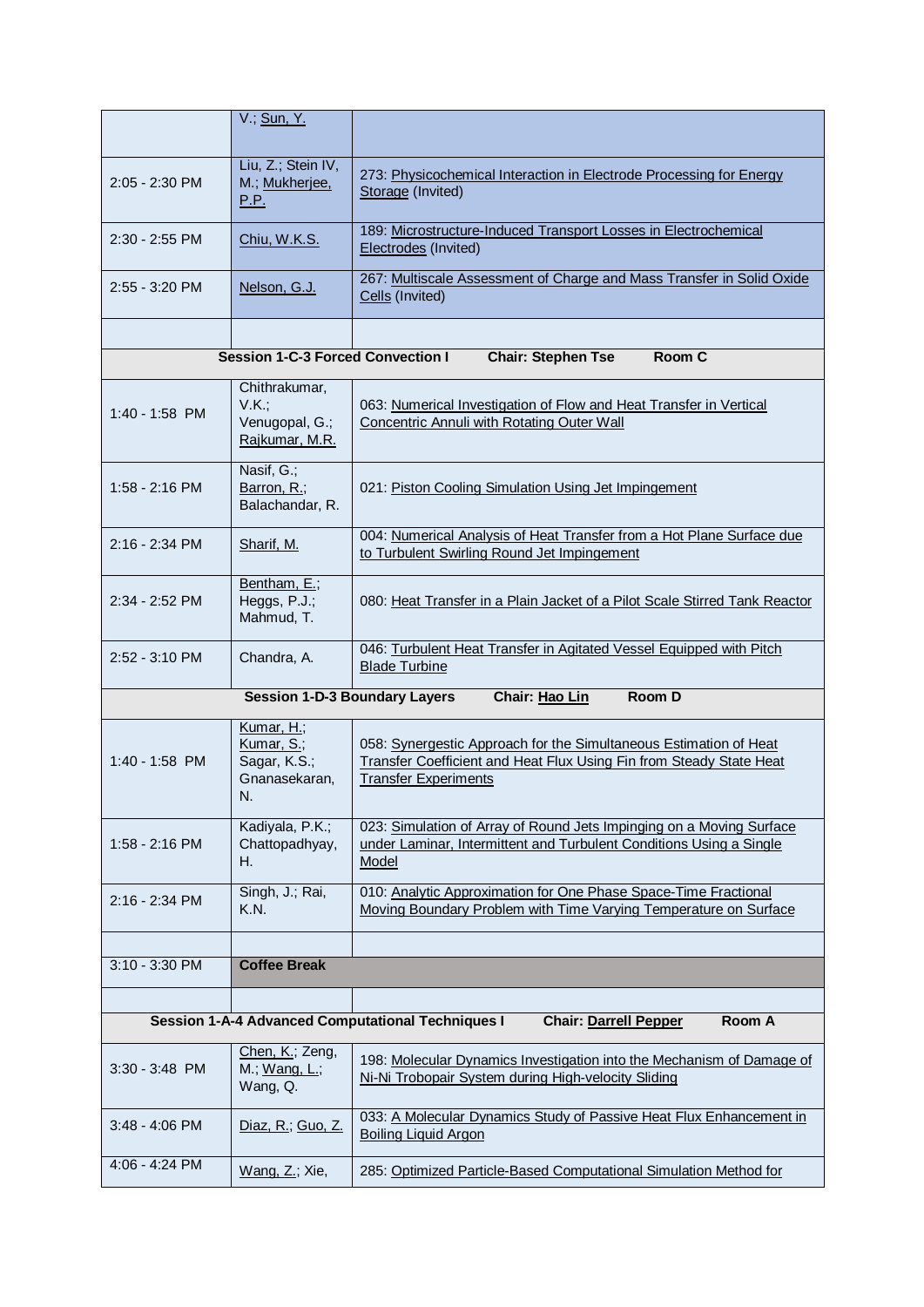|                                                                                | $X.-F.$                                                                                             | <b>Studying Bubble Nucleation</b>                                                                                                    |  |  |
|--------------------------------------------------------------------------------|-----------------------------------------------------------------------------------------------------|--------------------------------------------------------------------------------------------------------------------------------------|--|--|
| $4:24 - 4:42$ PM                                                               | Campelo, H.;<br>Baltazar, J.P.B.;<br>Oliveira, R.T.;<br>Fonte, C.M.;<br>Dias, M.M.;<br>Lopes, J.C.B | 271: Extracting Relevant Transport Properties Using 3D CFD Simulations<br>of Shell-Type Electric Transformers                        |  |  |
| 4:42 - 5:00 PM                                                                 | Errera, M.P.;<br>Duchaine, F.                                                                       | 070: Stable and Fast Numerical Schemes for Conjugate Heat Transfer                                                                   |  |  |
|                                                                                |                                                                                                     | Session 1-B-4 Numerical Modeling of Melting and Solidification<br><b>Chair: Victoria Timchenko</b><br>Room B                         |  |  |
| 3:30 - 3:48 PM                                                                 | Ramanuj, V.;<br>Tong, A.Y.;<br>Dheenakumar,<br>V.                                                   | 056: Numerical Analysis of Non-Isothermal Remelting and Solidification<br>during Molten Droplet Impact on Substrate                  |  |  |
| $3:48 - 4:06$ PM                                                               | Kheirabadi,<br>A.C.; Groulx, D.                                                                     | 077: The Effect of The Mushy-Zone Constant on Simulated Phase<br><b>Change Heat Transfer</b>                                         |  |  |
| 4:06 - 4:24 PM                                                                 | Kozak, Y.;<br>Ziskind, G.                                                                           | 089: Close-Contact Melting Modeling Combined with the Enthalpy<br>Method                                                             |  |  |
| $4:24 - 4:42$ PM                                                               | Faiez, R.;<br>Mashhoudi, M.;<br>Ruzbehani, M.                                                       | 044: Phase Field Simulation of the Crystallization Front Shape in<br>Czochralski Growth of Gadolinium Gallium Garnet Crystal         |  |  |
|                                                                                | <b>Session 1-C-4 Forced Convection II</b><br>Room C<br><b>Chair: Mukund Karwe</b>                   |                                                                                                                                      |  |  |
| 3:30 - 3:48 PM                                                                 | Huang, D.; Wu,<br>Z.; Sunden, B.                                                                    | 019: Numerical Investigation on Convective Heat Transfer of Aviation<br>Kerosene in a Vertical Mini-Tube at Supercritical Pressures  |  |  |
| $3:48 - 4:06$ PM                                                               | Davaa, G.;<br>Jambal, O.                                                                            | 045: Numerical Investigation of Internal Flow and Heat Transfer between<br><b>Cylinder Pipes</b>                                     |  |  |
| 4:06 - 4:24 PM                                                                 | Arifin, N.Md.;<br>Isa, S.S.P.M.;<br>Nazar, R.;<br>Bachok, N.; Ali,<br>F.Md.; Pop, I.                | 111: Unsteady Boundary Layer Flow over a Permeable Curved<br>Stretching/Shrinking Surface                                            |  |  |
| $4:24 - 4:42$ PM                                                               | Meddane, F.;<br>Yahiaoui, T.;<br>Imine, $O$ .;<br>Adjlout, L.                                       | 205: Numerical Simulation of a Darrieus Turbine                                                                                      |  |  |
| 4:42 - 5:00 PM                                                                 | Tan, X.; Zhu, X.;<br>Zhang, J.; Shan,<br>Υ.                                                         | 059: Numerical Simulation on Pressure Side Film Cooling of a Gas<br>Turbine Blade with Shaped Injection Holes                        |  |  |
| <b>Session 1-D-4 Turbulent Transport</b><br>Chair: Ligiu Wang<br><b>Room D</b> |                                                                                                     |                                                                                                                                      |  |  |
| $3:30 - 3:48$ PM                                                               | Babu, H.;<br>Sarkar, S.                                                                             | 109: LES of Jet-Crossflow Interactions: Flow Structures and Heat<br><b>Transfer Characteristics</b>                                  |  |  |
| 3:48 - 4:06 PM                                                                 | Wu, T.; Lei, C.                                                                                     | 093: Comparison of Various Rans Turbulence Models for Conjugate<br>Natural Convection with Radiation in a Cavity                     |  |  |
| 4:06 - 4:24 PM                                                                 | Sarkar, S.;<br>Babu, H.                                                                             | 139: Effect of Jet Pulsing on Film Cooling near the Leading Edge of a<br>Model Aerofoil by LES                                       |  |  |
| $4:24 - 4:42$ PM                                                               | Date, A.W.                                                                                          | 180: Friction and Heat Transfer Characteristics of Turbulent Flow in a<br>Helical Vane Fitted Annulus Rotating about a Parallel Axis |  |  |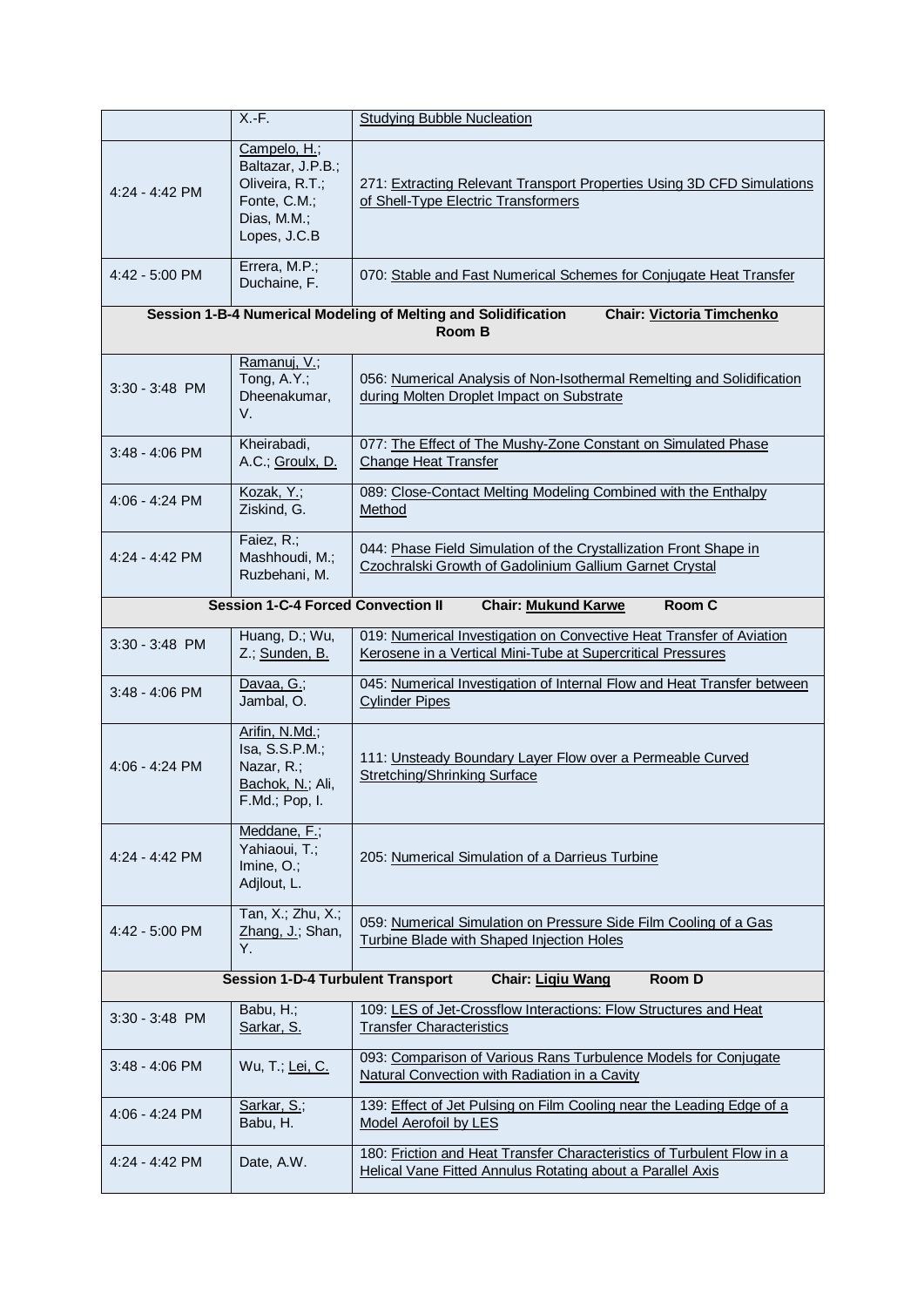| 6:30 PM                                                                                               | Reception at the Zimmerli Art Museum                       |                                                                                                                                    |  |
|-------------------------------------------------------------------------------------------------------|------------------------------------------------------------|------------------------------------------------------------------------------------------------------------------------------------|--|
|                                                                                                       |                                                            |                                                                                                                                    |  |
|                                                                                                       |                                                            | Wednesday, May 27, 2015                                                                                                            |  |
| 8:00 - 9:00 AM                                                                                        |                                                            | <b>Registration at Fiber Optics Building</b>                                                                                       |  |
|                                                                                                       |                                                            |                                                                                                                                    |  |
|                                                                                                       |                                                            | Session 2-A-1 Energy and Environmental Systems I<br><b>Chair: John Chai</b><br>Room A                                              |  |
| $9:00 - 9:45$ AM                                                                                      | He, Y.-L.; Tao,<br><u>W.-Q.</u>                            | 204: Keynote Lecture 1: Multiscale Simulation of Energy Transfer in<br><b>Concentrating Solar Collectors of Solar Power System</b> |  |
| $9:50 - 10:08$ AM                                                                                     | Bilyaz, S.; llker,<br><u>T.</u>                            | 218: Investigation of Various Options for Numerical Modeling of Fluidized<br>Beds for a Solar Thermal Application                  |  |
| $10:08 - 10:26$ AM                                                                                    | Koyama, Y.-B.;<br>Vinay, G.;<br>Teixeira, D.               | 038: Direct Numerical Simulation of Heat Transfer in Fluidized Bed for<br><b>Thermal Energy Storage</b>                            |  |
|                                                                                                       |                                                            |                                                                                                                                    |  |
|                                                                                                       |                                                            | Session 2-B-1 Modeling and Simulation of Multiphase Flow and Heat Transfer I<br><b>Chair: Bengt Sunden</b><br>Room B               |  |
| $9:00 - 9:45$ AM                                                                                      | Tryggvason, G.                                             | 251: Keynote Lecture 2: DNS Studies of Multiphase Flows                                                                            |  |
| $9:50 - 10:08$ AM                                                                                     | Vincent, S.;<br>Estivalezes, J.-<br>乚                      | 290: Direct Numerical Simulation of Turbulent Two-phase Flows:<br><b>Application to Liquid Sheet Atomization</b>                   |  |
| 10:08 - 10:26 AM                                                                                      | Fleau, S.;<br>Mimouni, S.;<br>Merigoux, N.;<br>Vincent, S. | 014: Simulations of Two-Phase Flows with a Multifield Approach                                                                     |  |
|                                                                                                       |                                                            | Room C<br><b>Session 2-C-1 Conduction Heat Transfer</b><br>Chair: Ligiu Wang                                                       |  |
| $9:00 - 9:45$ AM                                                                                      | Orlande, H.R.B.                                            | 263: Keynote Lecture 3: Inverse Problems of State Estimation in the<br><b>Hyperthermia Treatment of Cancer</b>                     |  |
| $9:50 - 10:08$ AM                                                                                     | Shin, S.;<br>Kaviany, M.                                   | 134: Optical Phonon Production by Phonon Upconversion in<br>Heterostructure                                                        |  |
| 10:08 - 10:26 AM                                                                                      | Guo, Y.; Guo,<br>Z.; Li, H.; Zhou,<br>Z.                   | 135: Numerical Study on the Flow and Heat Transfer for the Inside of a<br>New Diversion-Type LNG Heating Device                    |  |
| Session 2-D-1 Computations in Micro and Nanoscale Heat Transfer I<br>Chair: Zlatan Aksamija<br>Room D |                                                            |                                                                                                                                    |  |
| $9:00 - 9:45$ AM                                                                                      | Allen, P.B.                                                | 147: Keynote Lecture 4: Finite-Size and Transient Effects in Thermal<br><b>Conduction by Phonons</b>                               |  |
| $9:50 - 10:08$ AM                                                                                     | Wang, $X$ .;<br>Zebarjadi, M.;<br><u>Esfarjani, K.</u>     | 281: Thermoelectric Transport across Graphene/Phosphorene/Graphene<br><b>Heterostructures</b>                                      |  |
| 10:08 - 10:26 AM                                                                                      | Zebarjadi, M.                                              | 287: Thermoelectric Devices for Electronic Cooling Applications                                                                    |  |
|                                                                                                       |                                                            |                                                                                                                                    |  |
| 10:30 - 10:50 AM                                                                                      | <b>Coffee Break</b>                                        |                                                                                                                                    |  |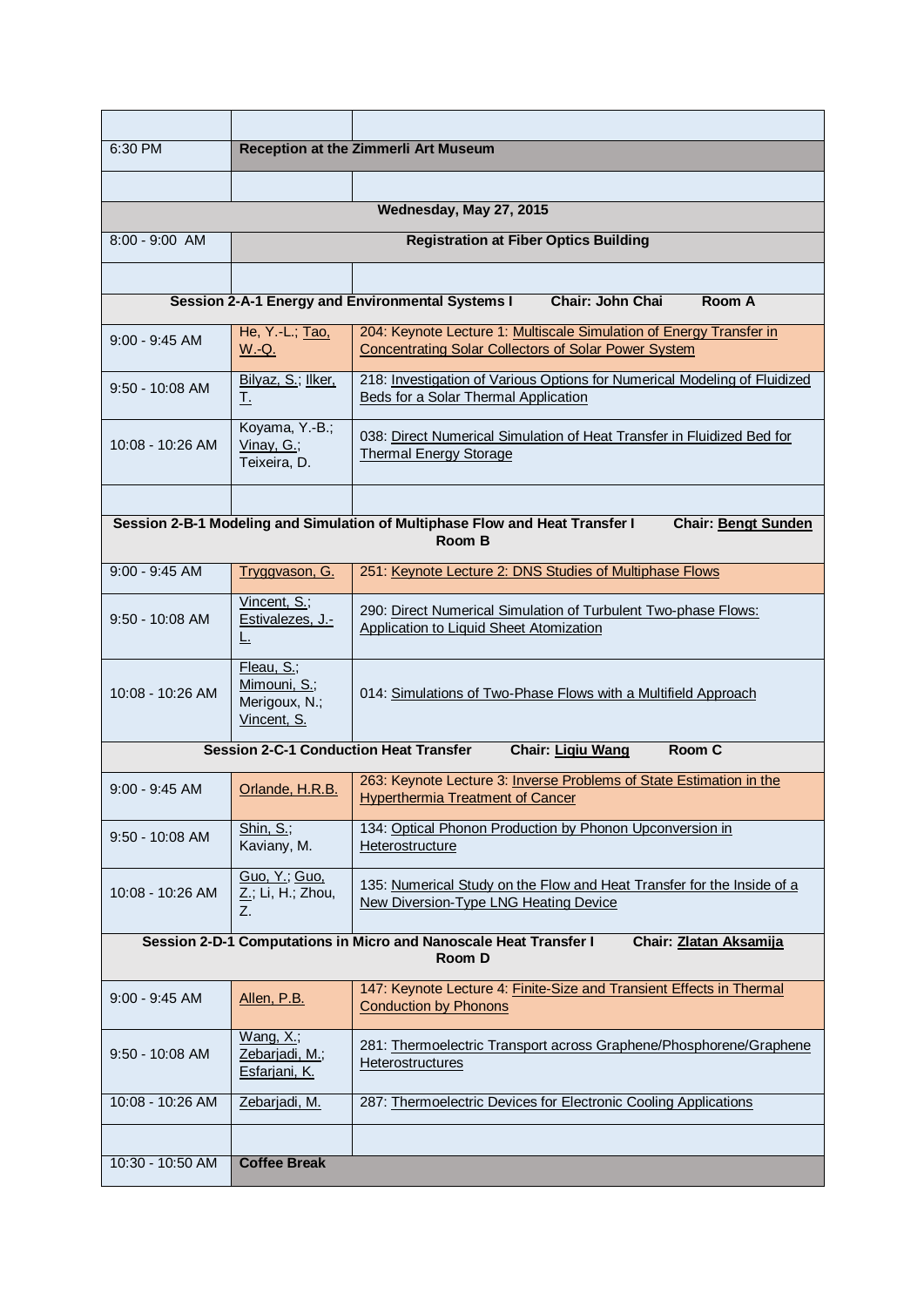| Session 2-A-2 Energy and Environmental Systems II<br>Room A<br><b>Chair: Pradeep George</b>                               |                                                                                       |                                                                                                                                     |  |  |
|---------------------------------------------------------------------------------------------------------------------------|---------------------------------------------------------------------------------------|-------------------------------------------------------------------------------------------------------------------------------------|--|--|
| 10:50 - 11:08 AM                                                                                                          | Manca, O.;<br>Tamburrino, S.                                                          | 196: Heat Transfer Behaviours of Parallel Squared Channel Systems in<br>High Temperature Thermal Storage                            |  |  |
| 11:08 - 11:26 AM                                                                                                          | Kozak, Y.;<br>Rozenfeld, T.;<br>Hayat, R.;<br>Ziskind, G.                             | 088: Modeling of Constrained Melting in a Radially Finned Latent Thermal<br><b>Energy Storage Unit</b>                              |  |  |
| 11:26 - 11:44 AM                                                                                                          | Karim, L.;<br>Bessaih, R.                                                             | 165: Thermal Effects of Kinetic Reaction Models During Hydrogen<br>Absorption in Metal Hydride Tank                                 |  |  |
| 11:44 - 12:02 AM                                                                                                          | Calisir, T.;<br>Baskaya, S.;<br>Yazar, H.O.                                           | 073: Parametric Numerical Investigation of Heat Transfer from<br>Convectors to Improve Efficiency of Panel Radiators                |  |  |
| 12:02-12:20 PM                                                                                                            | Boumediene, T.;<br>Bernard, L.;<br>Amel, S.; Asma,<br>A.; Karima, M                   | 003: Numerical Modeling and Experimental Study of Solar Drying of the<br>Green Mint Leaves (Mentha Viridis)                         |  |  |
| 12:20 - 12:38 PM                                                                                                          | Wu, D.; Wang,<br>$L$ .; Wang, W.                                                      | 084: A New Design of Heat Supply Pipeline Structure                                                                                 |  |  |
|                                                                                                                           |                                                                                       | Session 2-B-2 Modeling and Simulation of Multiphase Flow and Heat Transfer II<br>Chair: Stephane<br><b>Room B</b><br><b>Vincent</b> |  |  |
|                                                                                                                           |                                                                                       |                                                                                                                                     |  |  |
| $10:50 - 11:15$ AM                                                                                                        | Estivalezes, J.-<br>$L$ ; Zuzio, D.                                                   | 291: A New Adaptive Multiscale Method for Direct Numerical Simulation<br>of Sheared Liquid Sheet (Invited)                          |  |  |
| 11:15 - 11:33 AM                                                                                                          | Lin, P.; Guo, Z.                                                                      | 275: A Thermodynamically Consistent Phase-Field Model for Two-Phase<br><b>Flows and Its Computations</b>                            |  |  |
| $11:33 - 11:51$ AM                                                                                                        | Pons, A.;<br>Descamps, C.;<br>Arquis, E.;<br>Vincent, S.; Le<br>Bot, C.; Valat,<br>М. | 114: Simulation of Reactive Melt Infiltration for the Manufacture of<br><b>Ceramic Matrix Composites</b>                            |  |  |
| 11:51 - 12:09 PM                                                                                                          | Lacanette, D.;<br>Malaurent, P.                                                       | 223: Simulation of the Microclimate in an Archaeological Cave (Lascaux,<br>France)                                                  |  |  |
| 12:09-12:27 PM                                                                                                            | Hu, X.; Adams,<br>N.A.                                                                | 175: A Curvature Boundary Condition for Moving Contact Line                                                                         |  |  |
| Session 2-C-2 Computational Heat and Mass Transport in Biological Systems I<br>Chair: S. Pratap<br>Room C<br><b>Vanka</b> |                                                                                       |                                                                                                                                     |  |  |
| 10:50 - 11:15 AM                                                                                                          | Coccarelli, A.;<br>Boileau, E.;<br>Nithiarasu, P.                                     | 110: A Novel Bioheat Transfer Model for a Human Body that Includes<br><b>Heat Convection and Arterial Flow (Invited)</b>            |  |  |
| 11:15 - 11:40 AM                                                                                                          | Ganguly, M.;<br>Mitra, K.                                                             | 055: Analyzing Thermal and Mechanical Effects of Pulsed Laser<br><b>Irradiation on Tissues (Invited)</b>                            |  |  |
| 11:40 - 12:05 PM                                                                                                          | Vanka, S.P.;<br>Burdette, C.;<br>Ghoshal, G.                                          | 040: Fast Numerical Simulations of Thermal Therapy for Acoustic<br><b>Ablation of Cancerous Tumors (Invited)</b>                    |  |  |
| 12:05 - 12:23 PM                                                                                                          | Vyas, D. C.M.;<br>Kumar, S.;<br>Srivastava, A.                                        | 076: Modeling & Analysis of Porous Media Based Bio-Heat Transfer for<br><b>Laser Induced Photo Thermal Therapy</b>                  |  |  |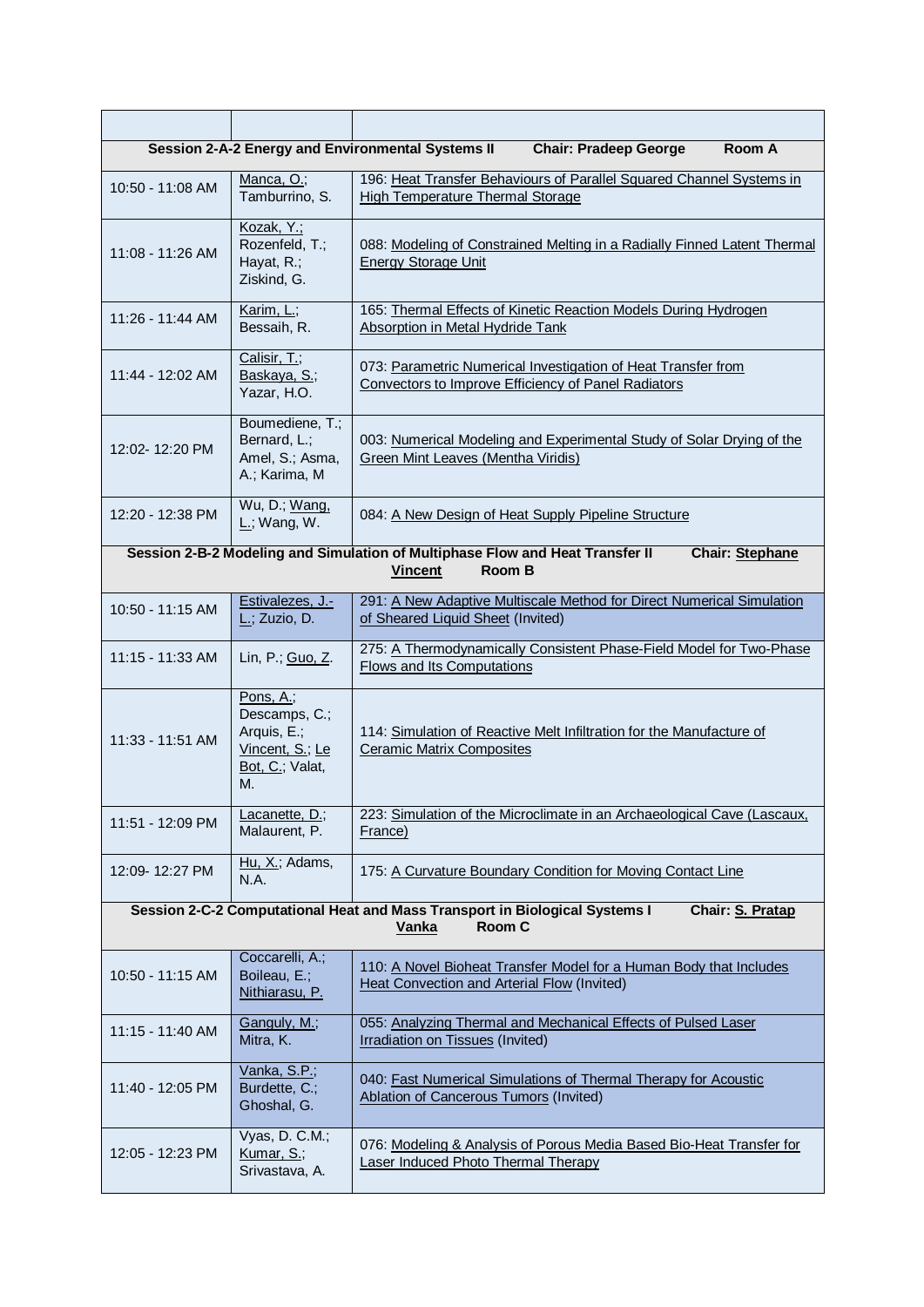| Session 2-D-2 Computations in Micro and Nanoscale Heat Transfer II<br><b>Chair: Mona Zebarjadi</b><br>Room D |                                                                                                             |                                                                                                                                             |  |  |
|--------------------------------------------------------------------------------------------------------------|-------------------------------------------------------------------------------------------------------------|---------------------------------------------------------------------------------------------------------------------------------------------|--|--|
| 10:50 - 11:15 AM                                                                                             | Shakouri, A.;<br>Mohammed,<br>A.S.; Koh, Y.;<br>Ziabari, A.;<br>Bahk, J.-H.;<br>Vermeersch, B.              | 118: Fractional Diffusion for Thermal Transport in Submicron<br>Semiconductors (Invited)                                                    |  |  |
| 11:15 - 11:40 AM                                                                                             | Mcgaughey,<br>A.J.H.; Larkin,<br>J.M.                                                                       | 150: Vibrational Mode Properties in Disordered Solids (Invited)                                                                             |  |  |
| 11:40 - 12:05 AM                                                                                             | Henry, A.                                                                                                   | 296: Thinking Beyond the Phonon Gas Model (Invited)                                                                                         |  |  |
| 12:05 - 12:30 PM                                                                                             | Esfarjani, K.                                                                                               | 297: Determination of Thermal Transport Properties from First Principles<br>(Invited)                                                       |  |  |
|                                                                                                              |                                                                                                             |                                                                                                                                             |  |  |
| 12:20 - 1:40 PM                                                                                              | Lunch                                                                                                       |                                                                                                                                             |  |  |
|                                                                                                              |                                                                                                             |                                                                                                                                             |  |  |
|                                                                                                              |                                                                                                             | Session 2-A-3 Energy and Environmental Systems III<br><b>Chair: Kunal Mitra</b><br>Room A                                                   |  |  |
| $1:40 - 1:58$ PM                                                                                             | Abdelkrim, M.;<br>Hamadou, A.;<br>Elmir, M.;<br>Belkacem, A.;<br>Draoui, B.;<br>Slimani, O.;<br>Belarbi, R. | 127: Parametric Study of Posts of Electricity Energy Transformation the<br>Bechar Country (South West Algeria)                              |  |  |
| 1:58 - 2:16 PM                                                                                               | $Zhang, X.$ ;<br>Jaluria, Y.;<br>Zebarjadi, M.                                                              | 094: Numerical Simulation of a Thermosyphon Based Hybrid Solar-<br><b>Thermoelectric Power Generator</b>                                    |  |  |
| 2:16 - 2:34 PM                                                                                               | Aktas, M.K.;<br>Farnoud, A.                                                                                 | 230: Numerical Simulation of Moisture Condensation on Water Droplets<br>in Air Flow                                                         |  |  |
| $2:34 - 2:52$ PM                                                                                             | Lacanette, D.;<br>Ferrier, C.;<br>Leblanc, J.-C.;<br>Mindeguia, J.-C.                                       | 220: Simulation of a Fire in a Gallery of an Archaeological Cave<br>(Chauvet-Pont-d'Arc, France)                                            |  |  |
| 2:52 - 3:10 PM                                                                                               | Santiago, F.;<br>Milanez, L.F.;<br>Meyer, J.F.da<br>C.A.                                                    | 225: Thermal Diffusion and Environmental Impact: A Case Study                                                                               |  |  |
| <b>Session 2-B-3 Hybrid Methods</b><br>Room B<br>Chair: Gretar Tryggvasan                                    |                                                                                                             |                                                                                                                                             |  |  |
| 1:40 - 2:05 PM                                                                                               | Chai, J.C.                                                                                                  | 292: History of Radiation Heat Transfer Solution Procedure Using Finite-<br>Volume Method at the University of Minnesota (Invited)          |  |  |
| 2:05 - 2:30 PM                                                                                               | Baliga, B.                                                                                                  | 298: Estimation of Grid-Independent Solutions on Non-Uniform and<br>Unstructured Grids Using Generalized Richardson Extrapolation (Invited) |  |  |
| 2:30 - 2:55 PM                                                                                               | Cotta, R.M.,<br>Knupp, D.C.;<br>Naveira-Cotta,<br><u>C.P.</u>                                               | 166: Integral Transforms for Convection-Diffusion in Multiscale Domains<br>(Invited)                                                        |  |  |
| 2:55 - 3:20 PM                                                                                               | Acharya, S.                                                                                                 | 299: The Physics of Film Cooling Flow and Heat Transfer (Invited)                                                                           |  |  |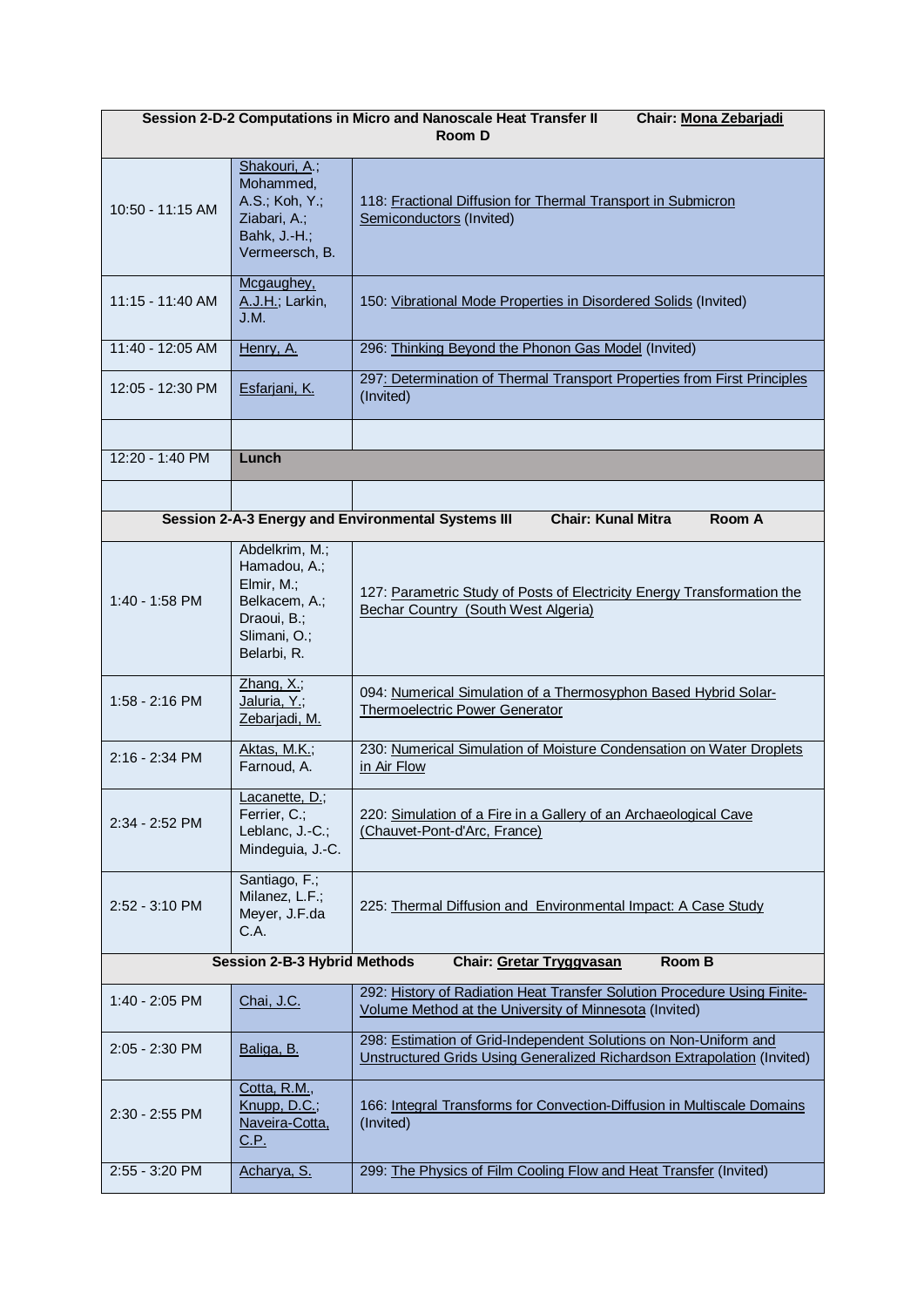|                          | <b>Session 2-C-3 Modeling of Thermal Management Systems</b><br>Room C<br><b>Chair: Michael Modest</b> |                                                                                                                                                               |  |  |
|--------------------------|-------------------------------------------------------------------------------------------------------|---------------------------------------------------------------------------------------------------------------------------------------------------------------|--|--|
| 1:40 - 1:58 PM           | Verma, N.N.;<br>Mazumder, S.                                                                          | 078: Direct Numerical Simulation of Heat Conduction Across Metal-Metal<br><b>Contacts to Extract Thermal Contact Resistance (TCR)</b>                         |  |  |
| $1:58 - 2:16$ PM         | Sen, F.; Tari, I.                                                                                     | 224: Numerical Investigation of Thermal Management of Solid Oxide Fuel<br><b>Cells by Flow Arrangement</b>                                                    |  |  |
| $2:16 - 2:34$ PM         | Sponagle, B.;<br>Groulx, D.                                                                           | 052: Thermal Modeling of Tablets: Temperature Management Using<br><b>Phase Change Materials</b>                                                               |  |  |
| 2:34 - 2:52 PM           | Nonino, C.,<br>Savino, S.; Del<br>Giudice, S.                                                         | 126: An Efficient Procedure for the Analysis of Flow Maldistribution in<br><b>Cross-Flow Micro Heat Exchangers</b>                                            |  |  |
| $2:52 - 3:10 \text{ PM}$ | Saini, D.; Balaji,<br>$C$ .;<br>Venkateshan,<br>S.P.                                                  | 043: Heat Transfer and Optimization Studies on PCM Based Hybrid Heat<br>Sinks with Discrete Protruding Heat Sources                                           |  |  |
|                          |                                                                                                       | Session 2-D-3 Computations in Micro and Nanoscale Heat Transfer III<br>Chair: Keivan Esfarjani<br>Room D                                                      |  |  |
| 1:40 - 1:58 PM           | Ramu, A.T.;<br>Bowers, J.E.                                                                           | 278: A Compact Enhanced Fourier Law for Next-generation Device<br><b>Thermal Modeling</b>                                                                     |  |  |
| 1:58 - 2:16 PM           | Ding, $D$ .;<br>Minnich, A.J.                                                                         | 284: Active Thermal Extraction for Radiative Heat Transfer                                                                                                    |  |  |
| 2:16 - 2:34 PM           | Hua, $C$ .;<br>Minnich, A.J.                                                                          | 286: Direct Measurements of Thermal Phonon Transmissivity at Rough<br>Interfaces                                                                              |  |  |
| 2:34 - 2:52 PM           | Aksamija, Z.                                                                                          | 193: Full Band Monte Carlo Simulation of Phonon Transport in<br>Semiconductor Nanostructures                                                                  |  |  |
| $2:52 - 3:10 \text{ PM}$ | Ali, S.A.;<br>Mazumder, S.                                                                            | 081: Parallel Computation of the Phonon Boltzmann Transport Equation<br>for the Prediction of Thermal Transport Across Silicon-Germanium<br><b>Interfaces</b> |  |  |
| $3:10 - 3:28$ PM         | Chen, $L$ .;<br>Kumar, S.                                                                             | 091: Electron-Phonon Transport in Graphene Devices                                                                                                            |  |  |
|                          |                                                                                                       |                                                                                                                                                               |  |  |
| $3:10 - 3:30$ PM         | <b>Coffee Break</b>                                                                                   |                                                                                                                                                               |  |  |
|                          | <b>Buses to Hotel/Harbor</b>                                                                          |                                                                                                                                                               |  |  |
| 4:00 PM<br>6:30 PM       | <b>Cruise and GALA DINNER</b>                                                                         |                                                                                                                                                               |  |  |
|                          |                                                                                                       |                                                                                                                                                               |  |  |
|                          |                                                                                                       | Thursday, May 28, 2015                                                                                                                                        |  |  |
| 8:00 - 9:00 AM           |                                                                                                       | <b>Registration at Fiber Optics Building</b>                                                                                                                  |  |  |
|                          |                                                                                                       |                                                                                                                                                               |  |  |
|                          |                                                                                                       | <b>Session 3-A-1 Advanced Computational Techniques II</b><br>Chair: Shahab Shojaei-Zadeh<br>Room A                                                            |  |  |
| $9:00 - 9:45$ AM         | Wang, L.                                                                                              | 184: Keynote Lecture 5: Nonlinear Computation: Multiplicity and Stability                                                                                     |  |  |
| $9:50 - 10:08$ AM        | <b>Rastgarkafshgar</b><br>kolaei, R.; Zeng,<br>Y.; Khodadadi,                                         | 247: Molecular Dynamics Simulation of the Domain Size Effect on the<br>Values of Thermal Conductivity of Long Chain N-Alkanes                                 |  |  |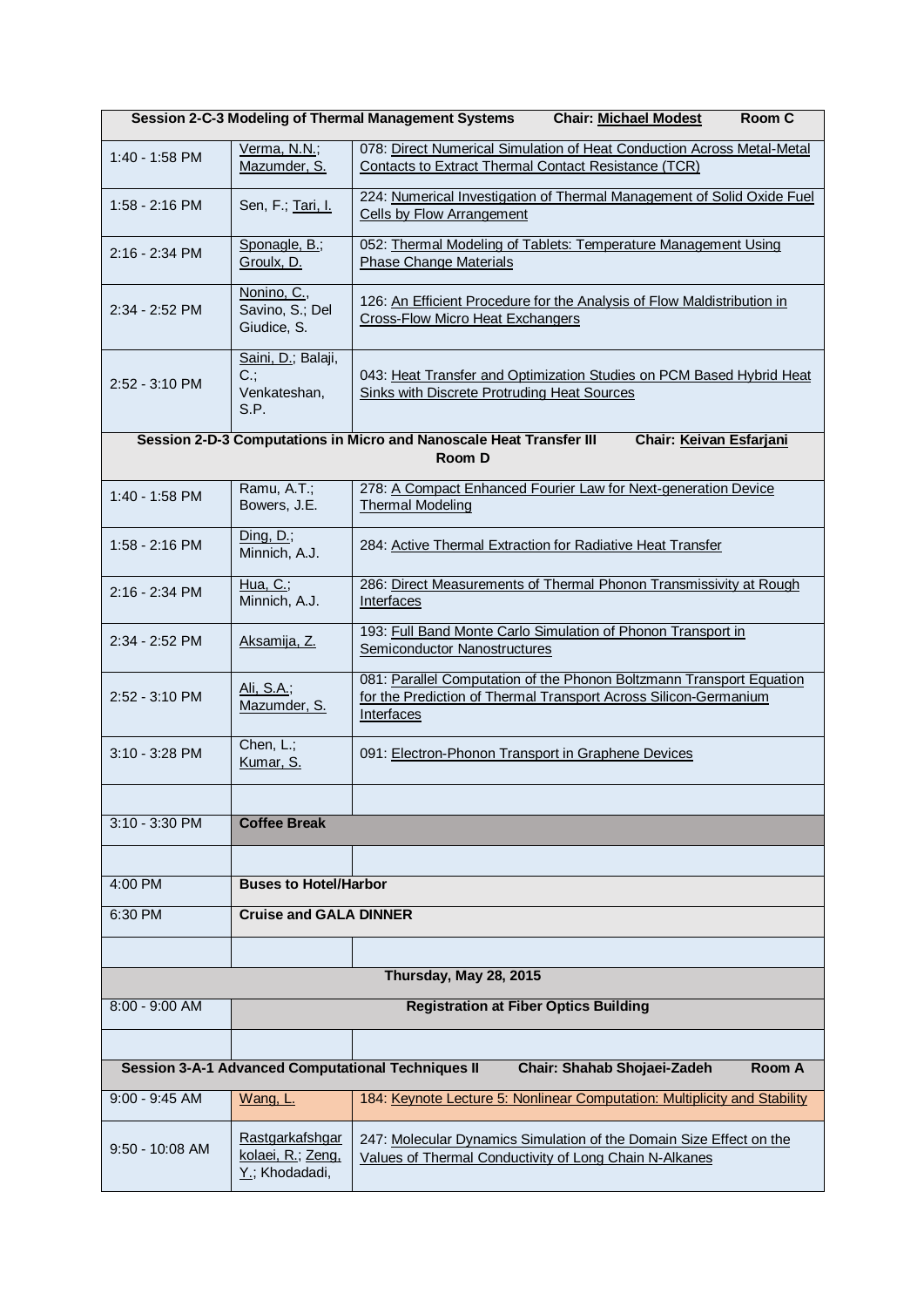|                    | J.M.                                                                                            |                                                                                                                                    |  |
|--------------------|-------------------------------------------------------------------------------------------------|------------------------------------------------------------------------------------------------------------------------------------|--|
|                    |                                                                                                 |                                                                                                                                    |  |
| $10:08 - 10:26$ AM | Waters, J.,<br>Pepper, D.W.                                                                     | 005: A Comparison Between Global and Localized RBF Meshless<br>Methods for Problems Involving Convective Heat Transfer             |  |
|                    |                                                                                                 | Session 3-B-1 Numerical Methods and Simulations for Compact Heat Exchangers I<br>Chair: Helcio R.B.<br>Room B<br>Orlande           |  |
| $9:00 - 9:45$ AM   | Sunden, B.                                                                                      | 188: Keynote Lecture 6: On Computational Procedures of Transport<br>Phenomena in Equipment of Energy Systems                       |  |
| $9:50 - 10:08$ AM  | Woitalka, A.;<br>Thomas, I.;<br>Freko, P.;<br>Lehmacher, A.                                     | 001: Dynamic Simulation of Heat Exchangers Using Linde's In-House<br>Process Simulator Optisim                                     |  |
| $10:08 - 10:26$ AM | John, A.;<br>Krishnakumar,<br><u>K.</u>                                                         | 103: Numerical and Experimental Investigation to Determine the Heat<br>Transfer of Perforated Plate Matrix Heat Exchanger          |  |
|                    | <b>Session 3-C-1 Radiation I</b>                                                                | Chair: John Chai<br>Room C                                                                                                         |  |
| $9:00 - 9:45$ AM   | Menguc, M. P.                                                                                   | 206: Keynote Lecture 7: Directional and Spectral Far-/Near-Field<br>Radiative Transfer for Cooling and Energy Harvesting: A Review |  |
| $9:50 - 10:08$ AM  | Sundarr, Y.; Ma,<br>J.; Li, B.; Guo,<br><u>Ζ.</u>                                               | 136: Thermal Analysis of a Convective-Radiative Fin with Temperature-<br>Dependent Properties by the Collocation Spectral Method   |  |
| 10:08 - 10:26 AM   | Sasihithlu, K.;<br>Narayanaswamy<br>. A.                                                        | 239: Near-Field Radiative Transfer between Two Unequal Sized Spheres<br>with Large Size Disparities                                |  |
|                    | Session 3-D-1 Numerical Methods for Porous Media I<br>Room D<br><b>Chair: Leonid Dombrovsky</b> |                                                                                                                                    |  |
| $9:00 - 9:45$ AM   | Baillis, D.;<br>Coquard, R.                                                                     | 016: Keynote Lecture 8: Computational Modeling of Thermal Properties<br>of Advanced Porous Insulating Materials                    |  |
| $9:50 - 10:08$ AM  | Rees, D.A.S.                                                                                    | 222: Three-Dimensional Convection within a Cuboidal Porous Cavity Due<br>to Uniform Volumetric Heating                             |  |
| 10:08 - 10:26 AM   | Hussain, M.; He,<br>Y.-L.; Tao, W.-<br><u>Q.</u>                                                | 119: Numerical Predictions of the Effective Thermal Conductivity for<br>Multiphase Porous Building Materials                       |  |
|                    |                                                                                                 |                                                                                                                                    |  |
| 10:30 - 10:50 AM   | <b>Coffee Break</b>                                                                             |                                                                                                                                    |  |
|                    |                                                                                                 | <b>Session 3-A-2 Advanced Computational Techniques III</b><br>Room A<br><b>Chair: Darrell Pepper</b>                               |  |
|                    | Divo, E.;                                                                                       |                                                                                                                                    |  |
| 10:50 - 11:15 AM   | Boetcher, S.;<br>Brown, J.;<br>Kassab, A.J.                                                     | 262: A Robust and Efficient Inverse Meshless Method for Non-<br>Destructive Thermographic Evaluation (Invited)                     |  |
| 11:15 - 11:33 AM   | Gulak, Y.;<br>Cuitino, A.                                                                       | 256: Reaction Fronts Propagation Modeling in Heterogeneous<br><b>Condensed Systems</b>                                             |  |
| 11:33 - 11:51 AM   | Waters, J.;<br>Carrington, D.B.;<br>Pepper, D.W.                                                | 041: An Adaptive Finite Element Technique with Dynamic LES for<br>Incompressible and Compressible Flows                            |  |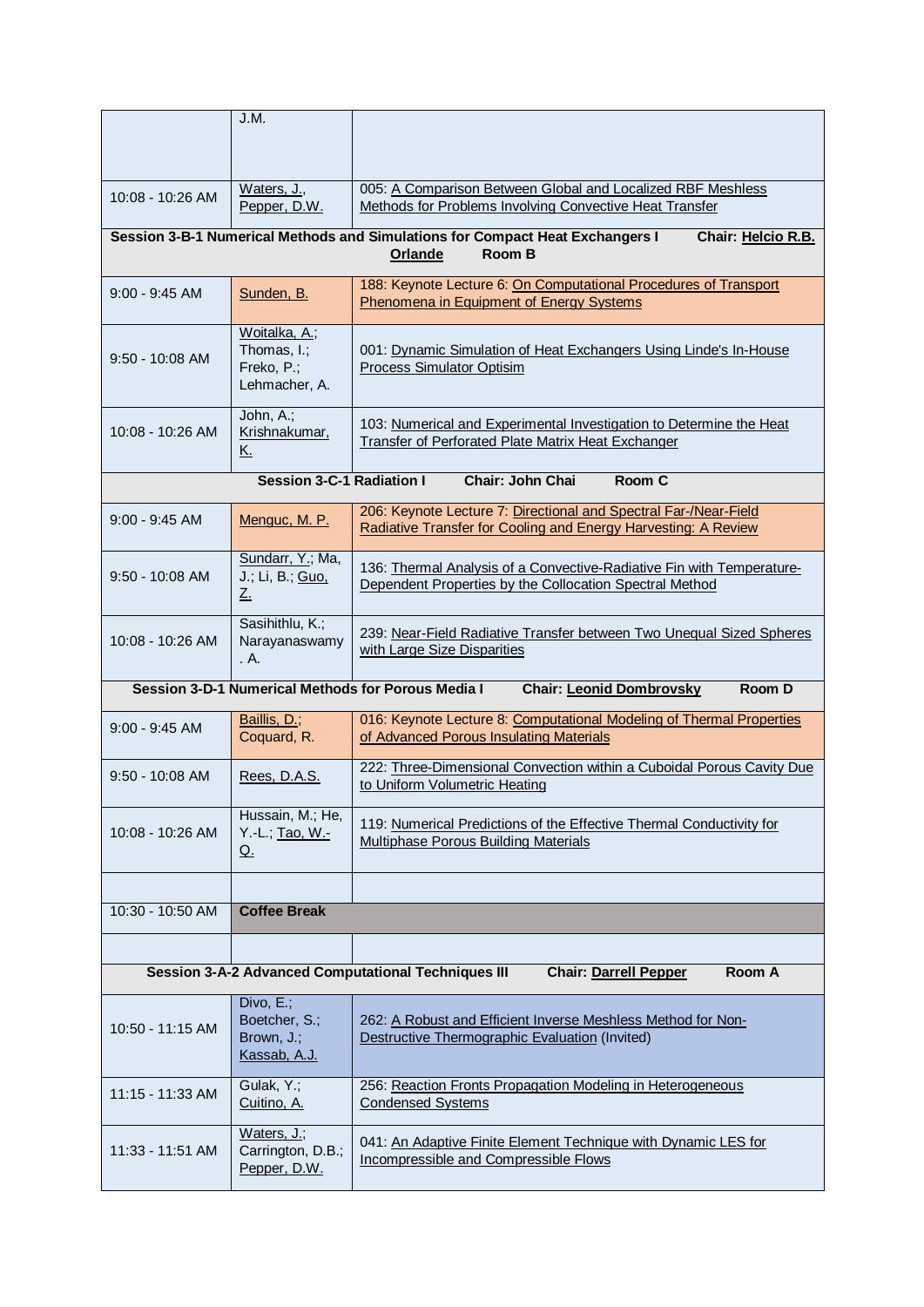| 11:51 - 12:09                                                                                        | Rokkam, S.K.;<br>Desai, T.G                                                  | 201: Accelerated Molecular Dynamics Methods for Modeling Chemically<br><b>Reactive Systems</b>                                                                                 |  |
|------------------------------------------------------------------------------------------------------|------------------------------------------------------------------------------|--------------------------------------------------------------------------------------------------------------------------------------------------------------------------------|--|
| 12:09 - 12:27 PM                                                                                     | Moser, D.;<br>Pannala, S.;<br>Murthy, J.                                     | 141: Computation of Effective Thermal Conductivity of Powders for<br>Selective Laser Sintering Simulations                                                                     |  |
|                                                                                                      |                                                                              | Session 3-B-2 Numerical Methods and Simulations for Compact Heat Exchangers II<br>Chair: Bengt<br>Room B<br><b>Sunden</b>                                                      |  |
| 10:50 - 11:08 AM                                                                                     | Dezan, D.J.;<br>Salviano, L.O.;<br>Yanagihara, J.I.                          | 018: Thermal-Hydraulic Optimization of Compact Heat Exchangers with<br>Louvered Fin and Delta-Winglets                                                                         |  |
| 11:08 - 11:26 AM                                                                                     | Qian, J.-Y.; Jin,<br>Z.-J.; Gao, X.-F.;<br>Zhang, Q.-K.;<br>Liu, B.-Z.       | 100: CFD Analysis on Pressure Drop of Dimple Jacketed Heat Exchanger<br>in Chemical Post-Processing Integrated Equipment                                                       |  |
| 11:26 - 11:44 AM                                                                                     | Khaled, M.;<br>Ramadan, M.;<br>Elmarakbi, A.;<br>Harambat, F.                | 182: Analytical Determination of Louvered-Fin Heat Exchanger Thermal<br>Performance in Relation with the Air Flow Statistics                                                   |  |
| 11:44 - 12:02 PM                                                                                     | Kim, G.W.; Lim,<br>H.M.; Kim, S.Y.;<br>Rhee, G.H.                            | 071: Effect of Cross-cut on Heat Transfer Performance and Pressure<br>Drop in Wavy Fin                                                                                         |  |
| 12:02 - 12:20 PM                                                                                     | Ilori, O.M.;<br>Jaworski, A.J.;<br>Mao, X.                                   | 155: Numerical Analysis of the Heat Transfer in an Oscillatory Flow<br>Around the Heat Exchangers of Thermoacoustic Systems                                                    |  |
|                                                                                                      | <b>Session 3-C-2 Radiation II</b>                                            | Room C<br><b>Chair: Sandip Mazumder</b>                                                                                                                                        |  |
| 10:50 - 11:08 AM                                                                                     | Hunter, B.; Guo,<br>$Z_{\cdot}$                                              | 083: Dependence of Numerical Smearing and Ray Effect in Discrete-<br><b>Ordinates Method</b>                                                                                   |  |
| 11:08 - 11:26 AM                                                                                     | Roy, S.P.; Cai,<br>J.; Ge, W.;<br>Modest, M.F.                               | 234: Computational Cost and Accuracy Comparison of Radiation Solvers<br>with Emphasis on Combustion Simulations                                                                |  |
| 11:26 - 11:44 AM                                                                                     | Reviznikov,<br>D.L.; Sposobin,<br>A.V.;<br>Dombrovsky,<br><u>L.A.</u>        | 020: Computational Analysis of Radiative Heat Transfer from Supersonic<br>Flow with Suspended Polydisperse Particles to a Blunt Body                                           |  |
| 11:44 - 12:02 PM                                                                                     | Chen, S.-S.;<br>Benwen, L.                                                   | 006: Chebyshev Collocation Spectral Method for Solving Radiative<br>Transfer in the 2D Enclosures with the Modified Discrete Ordinates<br><b>Formulations</b>                  |  |
| 12:02 - 12:20 PM                                                                                     | Edalatpour, S.;<br>Cuma, M.;<br>Trueax, T.;<br>Backman, R.;<br>Francoeur, M. | 053: Computational Near-Field Radiative Heat Transfer: Convergence<br>Analysis of the Thermal Discrete Dipole Approximation Using the Exact<br><b>Solution for Two Spheres</b> |  |
| 12:20 - 12:38 PM                                                                                     | Didari, A.;<br>Menguc, M.P.                                                  | 214: Analysis of Near-Field Radiative Heat Transfer for Nano-structured<br><b>Surfaces by FDTD Method</b>                                                                      |  |
| Session 3-D-2 Numerical Methods for Porous Media II<br><b>Room D</b><br><b>Chair: Pradeep George</b> |                                                                              |                                                                                                                                                                                |  |
| 10:50 - 11:08 AM                                                                                     | Perraudin, D.;<br>Haussener, S.                                              | 133: Coupled Radiation-Conduction Heat Transfer in Complex<br>Semitransparent Macroporous Media                                                                                |  |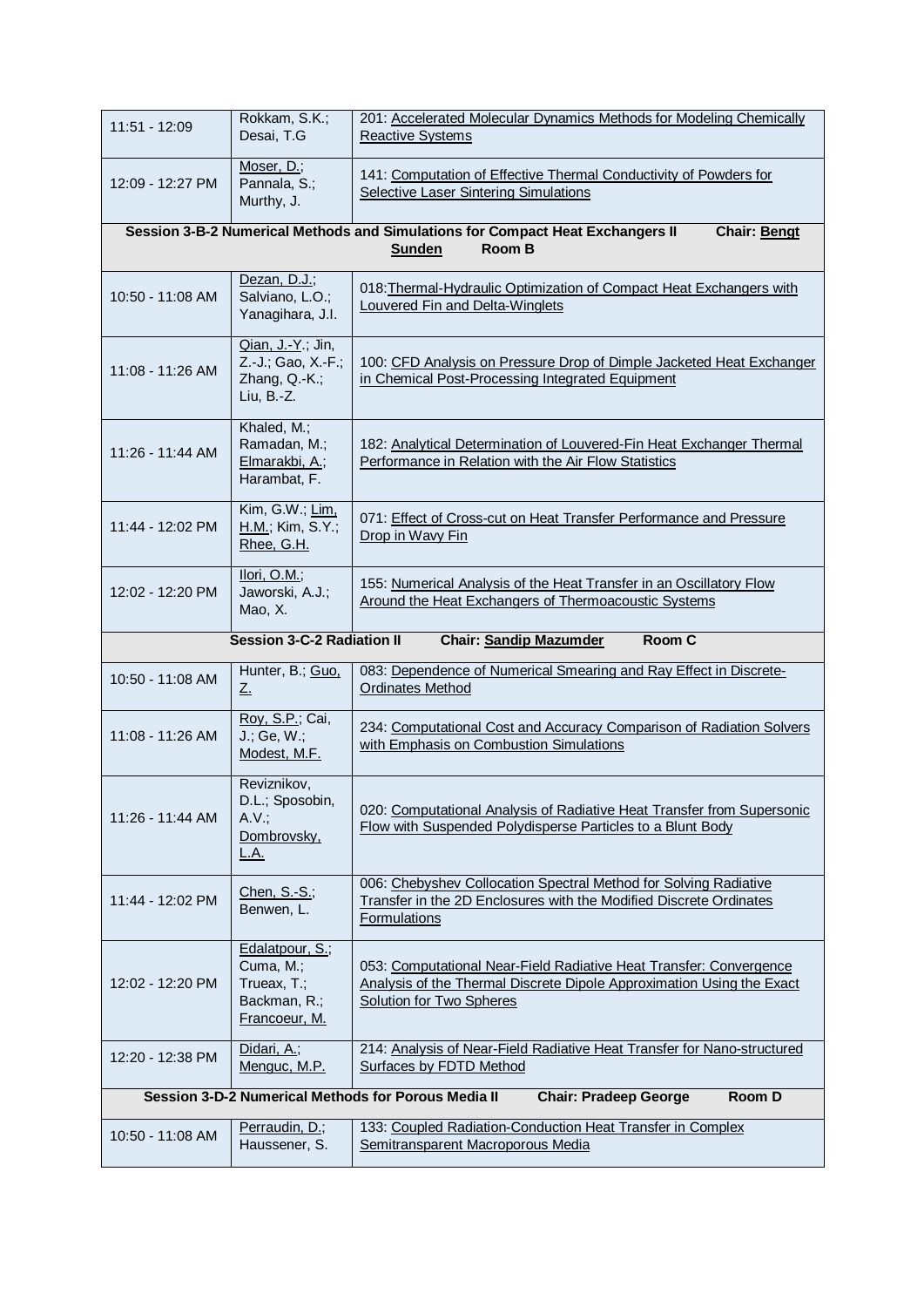| $11:08 - 11:26$ AM | Barletta, A.;<br>Rees, D.A.S.                                                                     | 237: Form-Drag Effects in the Convective Instability of Parallel Flow in a<br>Horizontal Porous Layer with Uniform Wall Heating                                                             |
|--------------------|---------------------------------------------------------------------------------------------------|---------------------------------------------------------------------------------------------------------------------------------------------------------------------------------------------|
| 11:26 - 11:44 AM   | Kucuk, G.;<br>Gonzalez, M.;<br>Cuitino, A.M.                                                      | 025: Cross-Property Connection between Heat and Force Networks in<br>Thermally-Assisted Compaction of Granular Materials                                                                    |
| 11:44 - 12:02 PM   | Celik, H.;<br>Mobedi, M.;<br>Manca, O.;<br>Buonomo, B.                                            | 207: Determination of the Interfacial Heat Transfer Coefficient for a Mixed<br>Convection Heat Transfer in a Vertical Channel Filled with Uniformly<br><b>Heated Blocks</b>                 |
| 12:02 - 12:20 PM   | Mishra, A.K.;<br>Kumar, S.;<br>Sharma, R.V.                                                       | 149: Non-Darcy Effects on Steady Three-Dimensional Natural Convection<br>in a Rectangular Box Containing Heat Generating Porous Medium                                                      |
| 12:20 - 12:38 PM   | Khaled, K.;<br>Hachemi, M.                                                                        | 203: Rayleigh-Benard Convection in a Horizontal Porous Cavity<br>Saturated By a Shear-Thinningfluid                                                                                         |
|                    |                                                                                                   |                                                                                                                                                                                             |
| 12:20 - 1:40 PM    | Lunch                                                                                             |                                                                                                                                                                                             |
|                    |                                                                                                   |                                                                                                                                                                                             |
|                    | <b>Session 3-A-3 Natural Convection I</b>                                                         | Room A<br><b>Chair: Andrew Rees</b>                                                                                                                                                         |
| 1:40 - 1:58 PM     | Oosthuizen,<br>P.H.                                                                               | 146: Effect of the Distance From the Wall of a Below-Window Hot Air<br>Floor Vent on the Convective Heat Transfer from a Cold Window Fitted<br>with a Top-Down Bottom-Up Plane Blind System |
| $1:58 - 2:16$ PM   | Tkachenko,<br>O.A.;<br>Timchenko, V.;<br>Yeoh, G.H.;<br>Reizes, J.A.; de<br><u>Vahl Davis, G.</u> | 098: Three-dimensional Study of Natural Convection in Combined<br>Double-skin Facade/Roof configuration                                                                                     |
| 2:16 - 2:34 PM     | Takeuchi, S.;<br>Tsutsumi, T.;<br>Kajishima, T.                                                   | 061: Heat Transfer in Particle-Dispersed Two Phase Flows Considering<br><b>Temperature Gradient within the Particles</b>                                                                    |
| 2:34 - 2:52 PM     | Cherifi, M.;<br>Benbrik, A.;<br>Lemonnier, D.;<br>Laouar-Meftah,<br>S.                            | 048: Interaction between Double Diffusive Natural Convection with<br>Radiation in a Square Enclosure with Partially Active Vertical Wall                                                    |
| 2:52 - 3:10 PM     | Yigit, S.; Poole,<br>R.J.;<br>Chakraborty, N.                                                     | 050: Aspect Ratio Effects on Laminar Rayleigh-Benard Convection of<br>Power-Law Fluids in Rectangular Enclosures: A Numerical Investigation                                                 |
|                    | <b>Session 3-B-3 Nanofluids I</b>                                                                 | Room B<br><b>Chair: Oronzio Manca</b>                                                                                                                                                       |
| 1:40 - 1:58 PM     | Bachok, N.;<br>Omar, N.S.;<br>Arifin, N.Md.;<br>Ishak, A.                                         | 102: Stagnation-Point Flow over a Stretching/Shrinking Cylinder in a<br>Alumina-Water Nanofluid                                                                                             |
| 1:58 - 2:16 PM     | Rezvantalab, H.;<br>Shojaei-Zadeh,<br>S.                                                          | 200: Shear-Induced Orientation of Janus Nanoparticles at Liquid<br>Interfaces                                                                                                               |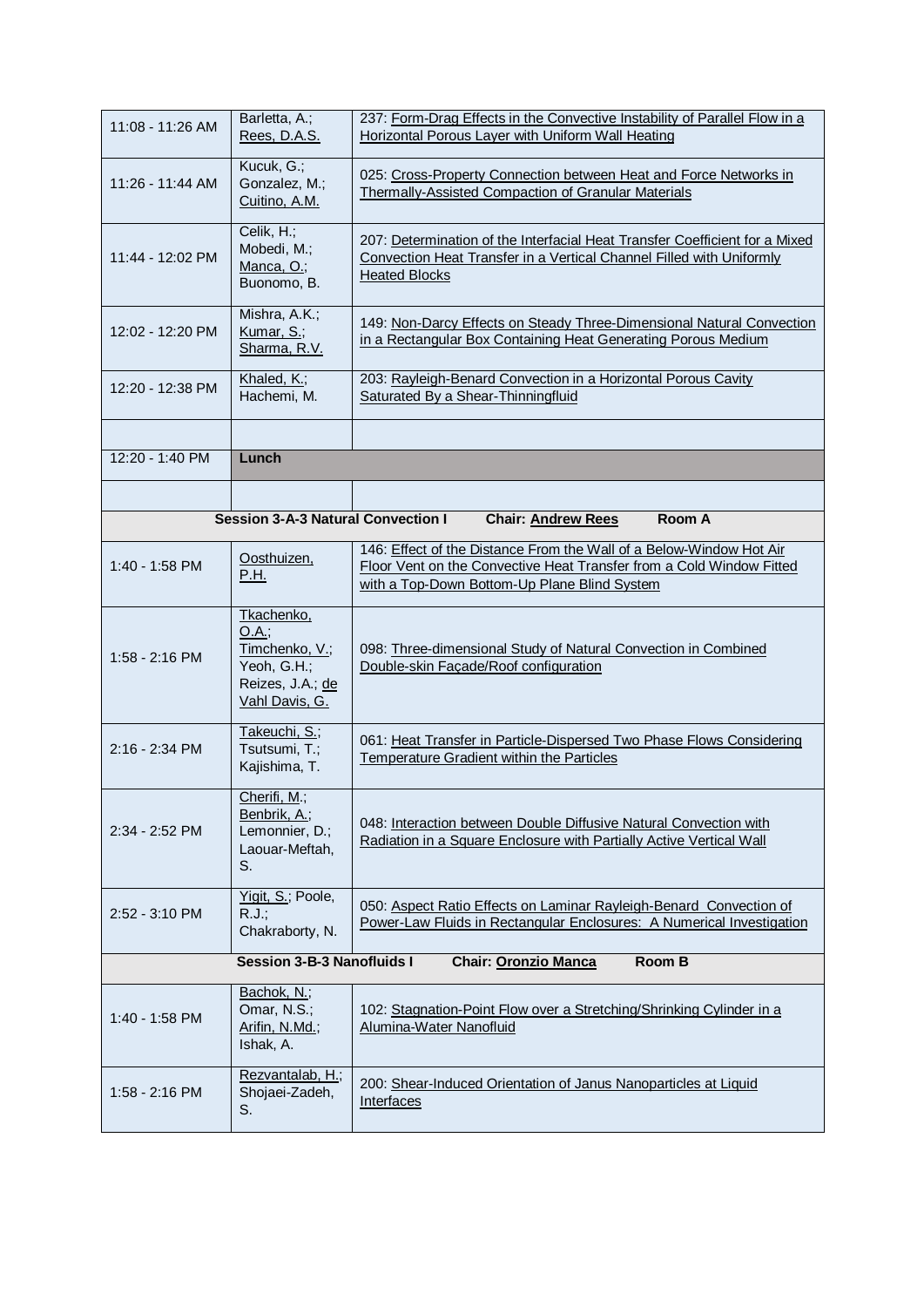| 2:16 - 2:34 PM                                                                                          | Tongkratoke, A.;<br>Pramuanjaroenk<br>ij, A.;<br>Chaengbamrung<br>, A.; Kakac, S.                                                 | 106: The Permeability Effects of Copper-Nanofluid Flow with Using the<br>Porous Media Model                                              |  |
|---------------------------------------------------------------------------------------------------------|-----------------------------------------------------------------------------------------------------------------------------------|------------------------------------------------------------------------------------------------------------------------------------------|--|
| 2:34 - 2:52 PM                                                                                          | Arora, S.;<br>Ghoshdastidar,<br><u>P.S.</u>                                                                                       | 051: A Numerical Study of Heat Transfer and Pressure Drop in<br>Nanofluids Flow between Parallel Plates                                  |  |
| 2:52 - 3:10 PM                                                                                          | Ham, J.; Cho, H.                                                                                                                  | 095: Analysis on Characteristics of Bubble Growth About Al2O3 Nanofluid<br>during Pool Boiling                                           |  |
| <b>Session 3-C-3 Radiation III</b><br>Room C<br>Chair: Wojciech Lipinski                                |                                                                                                                                   |                                                                                                                                          |  |
| 1:40 - 1:58 PM                                                                                          | Verma, N.N.;<br>Mazumder, S.                                                                                                      | 079: Are Solar Trees a Better Way to Capture Sunlight? A Feasibility<br>Study Using Monte Carlo Simulations of Solar Radiation Transport |  |
| 1:58 - 2:16 PM                                                                                          | Narayanasamy,<br>A.; Meyappan,<br>Р.                                                                                              | 241: An Analytic Expression for Radiation View Factors between Two<br>Planar Triangles with Arbitrary Orientations                       |  |
| 2:16 - 2:34 PM                                                                                          | Wang, C.; Ge,<br>W.; Modest,<br><u>M.F.;</u> Cai, J.                                                                              | 235: A Full-Spectrum K-Distribution Table for Radiative Transfer in<br>Nonhomogeneous Gaseous Media                                      |  |
| 2:34 - 2:52 PM                                                                                          | Chen, B.; Li, N.;<br>Xu, K.                                                                                                       | 261: Computational Heat Transfer Analysis of an Antenna                                                                                  |  |
| 2:52 - 3:10 PM                                                                                          | Pereira, P.;<br>Roger, M.;<br>Coelho, P.J.                                                                                        | 185: Discrete Ordinates Solution of the Radiative Transfer Equation and<br>Multi-Scale Models for Three-Dimensional Transient Problems   |  |
| Session 3-D-3 Computations in Micro and Nanoscale Heat Transfer IV<br>Chair: Keivan Esfarjani<br>Room D |                                                                                                                                   |                                                                                                                                          |  |
| 1:40 - 2:05 PM                                                                                          | Sjakste, J.;<br>Markov, M.;<br>Kane, G.; Vast,<br>N.; Fugallo, G.;<br>Paulatto, L.;<br>Mauri, F.;<br>Lazzeri, M.;<br>Calandra, M. | 279: Electron-Phonon and Phonon-Phonon Coupling in Semiconductors<br>and Bismuth: Theoretical Approaches (Invited)                       |  |
| 2:05 - 2:30 PM                                                                                          | Shiomi, J.                                                                                                                        | 295: Exploring Controllability of Thermal Conductivity for High<br>Performance Bulk Silicon Thermoelectric (Invited)                     |  |
| 2:30 - 2:48 PM                                                                                          | Sadasivam, S.;<br>Waghmare,<br>U.V.; Fisher,<br>T.S.                                                                              | 210: Phonon Eigenspectrum-Based Formulation of the Atomistic Green's<br><b>Function Method</b>                                           |  |
| 2:48 - 3:06 PM                                                                                          | Mishra, T.N.;<br>Rai, K.N.                                                                                                        | 009: Thermal Effect in FSPL Heat Conduction Model Irradiated By Laser<br><b>Heat Source</b>                                              |  |
|                                                                                                         |                                                                                                                                   |                                                                                                                                          |  |
| 3:10 - 3:30 PM                                                                                          | <b>Coffee Break</b>                                                                                                               |                                                                                                                                          |  |
|                                                                                                         |                                                                                                                                   |                                                                                                                                          |  |
|                                                                                                         | <b>Session 3-A-4 Natural Convection II</b>                                                                                        | <b>Chair: Bakhtier Farouk</b><br>Room A                                                                                                  |  |
| $3:30 - 3:48$ PM                                                                                        | Sangita; Sinha,<br>M.K.; Sharma,                                                                                                  | 121: Effect of a Diathermal Partition Wall on Natural Convection in a<br><b>Spherical Porous Annulus</b>                                 |  |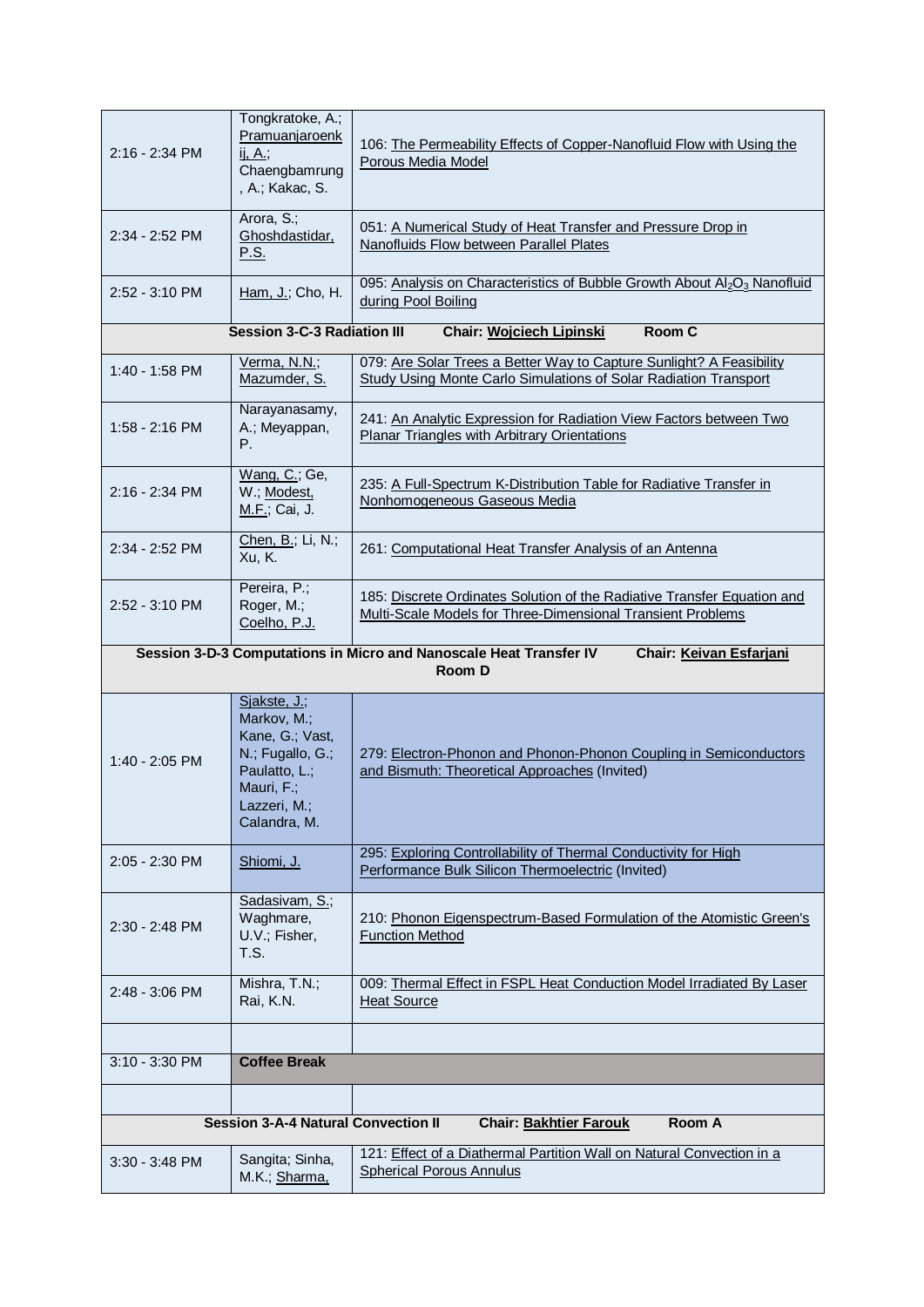|                                                                                                                                      | <u>R.V.</u>                                                                                       |                                                                                                                                                                                    |
|--------------------------------------------------------------------------------------------------------------------------------------|---------------------------------------------------------------------------------------------------|------------------------------------------------------------------------------------------------------------------------------------------------------------------------------------|
| $3:48 - 4:06$ PM                                                                                                                     | Oosthuizen,<br>P.H.                                                                               | 145: Laminar, Transitional, and Turbulent Natural Convective Heat<br>Transfer from a Horizontal Rectangular Isothermal Element Imbedded in<br>a Flat Adiabatic Surrounding Surface |
| 4:06 - 4:24 PM                                                                                                                       | Mahfoud, B.;<br>Bessaih, R.                                                                       | 027: Magnetohydrodynamic Mixed Convection in a Cylindrical Container<br>with Co-Rotation End Disks                                                                                 |
| $4:24 - 4:42$ PM                                                                                                                     | Tkachenko,<br>S.A.:<br>Timchenko, V.;<br>Yeoh, G.H.;<br>Reizes, J.A.                              | 096: Effects of Humidity on Natural Convection in a Differentially Heated<br><b>Cubic Cavity</b>                                                                                   |
| $4:42 - 5:00$ PM                                                                                                                     | Mohammed, H.;<br>Bekacem, A.;<br>Mustapha, K.;<br>Kaid, N.; Draoui,<br>В.                         | 257: Numerical Simulation of Natural Convection in a Vertical Channel<br>with Irregular Walls                                                                                      |
|                                                                                                                                      | <b>Session 3-B-4 Nanofluids II</b>                                                                | Room B<br>Chair: Shahab Sojaei-Zadeh                                                                                                                                               |
| $3:30 - 3:48$ PM                                                                                                                     | Buonomo, B.;<br>Manca, O.;<br>Nardini, S.;<br>Tamburrino, S.                                      | 194: Numerical Investigation on Forced Convection in Triangular Cross<br>Section Microchannels with Nanofluids                                                                     |
| $3:48 - 4:06$ PM                                                                                                                     | Bhardwaj, S.;<br>Dalal, A.;<br>Biswas, G.                                                         | 259: Natural Convection Flows in a Porous Nanofluid-Filled Triangular<br><b>Enclosure with Wavy Left Wall</b>                                                                      |
| 4:06 - 4:24 PM                                                                                                                       | Shakkarwala,<br>H.A.;<br>Ghoshdastidar,<br><u>P.S.</u>                                            | 066: Computer Simulation of Mixed Convection Flow of Nanofluids Past a<br><b>Continuously Moving Vertical Plate</b>                                                                |
| 4:24 - 4:42 PM                                                                                                                       | Rezvantalab, H.;<br>Shojaei-Zadeh,<br>S.                                                          | 199: Effect of Amphiphilicity on the Interfacial Thermal Motion of Janus<br><b>Particles</b>                                                                                       |
| 4:42 - 5:00 PM                                                                                                                       | Yamada, T.;<br>Johansson,<br>E.O.; Yuan, J.;<br>Sunden, B.                                        | 068: Simulation of Water-Droplet Flows in a Straight Microchannel under<br>the Sub-Zero Temperature Using Many-Body Dissipative Particle<br><b>Dynamics</b>                        |
| $5:00 - 5:18$ PM                                                                                                                     | Poshala, V.                                                                                       | 113: Natural Convection over an Inclined Wavy Surface Embedded in a<br>Thermally Stratified Porous Medium Saturated with a Nanofluid                                               |
| Session 3-C-4 Computational Heat and Mass Transport in Biological Systems II<br><b>Chair: Perumal</b><br><b>Nithiarasu</b><br>Room C |                                                                                                   |                                                                                                                                                                                    |
| $3:30 - 3:55$ PM                                                                                                                     | Vitoshkin, H.;<br>Yu, H.-Y.;<br>Eckmann, D.M.;<br>Radhakrishnan,<br>R.; Ayyaswamy,<br><u>P.S.</u> | 151: Numerical Modeling of the Motion of Particles in a Blood Vessel:<br>Implications for Targeted Drug Delivery (Invited)                                                         |
| $3:55 - 4:13$ PM                                                                                                                     | Figueiredo,<br>A.A.A.;<br>Guimaraes, G.                                                           | 085: Estimation the Intensity and Location of a Tumor Using Sequential<br><b>Function Specification Method</b>                                                                     |
| 4:13 - 4:31 PM                                                                                                                       | Fan, J.; Wang,<br><u>L.</u>                                                                       | 178: Analytical Theory of Bioheat Transport                                                                                                                                        |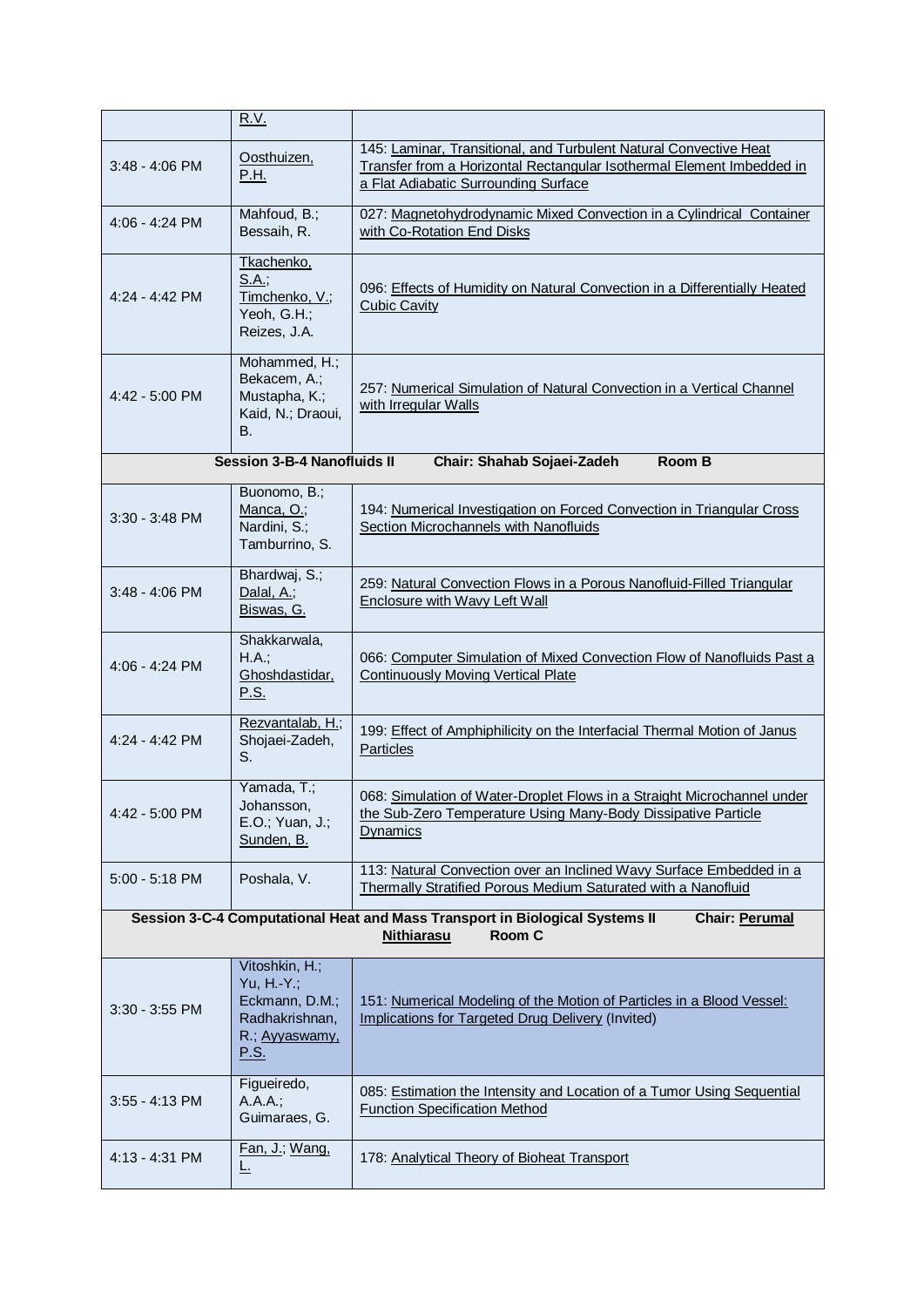| $4:31 - 4:49$ PM                                                                                                                         | Katiyar, V.K.;<br>Basavarajappa,<br>K.S.; Naik, S.S.;<br>Onkarappa,<br>K.S.; Manjunath,<br>G. | 293: Bio-heat Distribution in Reference to Spherical Tumour Using<br>Fisher-Kolmogoroff Equation                                                                                     |
|------------------------------------------------------------------------------------------------------------------------------------------|-----------------------------------------------------------------------------------------------|--------------------------------------------------------------------------------------------------------------------------------------------------------------------------------------|
| 4:49 - 5:07 PM                                                                                                                           | Shashank, P.;<br>Kumar, S.;<br>Srivastava, A.;<br>Singh, S.                                   | 049: Numerical Study of Heat Transfer in Laser Irradiated Biological<br>Tissue within the Framework of Dual-Phase-Lag Heat Conduction Model<br><b>Using Lattice Boltzmann Method</b> |
| $5:07 - 5:25$ PM                                                                                                                         | Kumar, S.;<br>Srivastava, A.                                                                  | 047: Numerical Investigation of Thermal Response of Biological Tissues<br>Based on the Dual-Phase- Lag Bio-Heat Transfer Model During Laser-<br><b>Induced Photo-Thermal Therapy</b> |
|                                                                                                                                          | <b>Session 3-D-4 Heat Transfer Enhancement</b>                                                | <b>Chair: Francisco Javier Diez</b><br>Room D                                                                                                                                        |
| $3:30 - 3:48$ PM                                                                                                                         | Moshfeghi, M.;<br>Kang, B.H.; Yoo,<br><u> J.; Hur, N.</u>                                     | 265: Unsteady Heat Transfer Enhancement in a 3-D Rectangular Duct<br><b>Using Synthetic Jet Actuator</b>                                                                             |
| $3:48 - 4:06$ PM                                                                                                                         | Lofti, B.;<br>Sunden, B.;<br>Wang, Q.                                                         | 054: Three-Dimensional Fluid-Structure Interaction Numerical Simulation<br>of New Type Vortex Generators in Smooth Wavy Fin-And-Elliptical Tube<br><b>Heat Exchanger</b>             |
| $4:06 - 4:24$ PM                                                                                                                         | Malatesta, V.;<br>de Souza, L.F.                                                              | 192: Some Effects of Görtler Flow Secondary Instabilities in the Heat<br>Transfer                                                                                                    |
| $4:24 - 4:42$ PM                                                                                                                         | Bhattacharyya,<br><u>S.;</u><br>Chattopadhyay,<br>Η.                                          | 034: Computational Studies of Heat Transfer Enhancement in Turbulent<br><b>Channel Flow with Twisted Strip Inserts</b>                                                               |
| 4:42 - 5:00 PM                                                                                                                           | Joshi, R.U.; Soti,<br>A.K.; Bhardwaj,<br>R.                                                   | 252: Convective Heat Transfer Augmentation by Flexible Fins in Laminar<br><b>Channel Pulsating Flow</b>                                                                              |
|                                                                                                                                          |                                                                                               |                                                                                                                                                                                      |
|                                                                                                                                          |                                                                                               |                                                                                                                                                                                      |
|                                                                                                                                          |                                                                                               | <b>Friday, May 29, 2015</b>                                                                                                                                                          |
|                                                                                                                                          |                                                                                               |                                                                                                                                                                                      |
|                                                                                                                                          | <b>Session 4-A-1 Combustion I</b>                                                             | <b>Chair: Francisco Javier Diez</b><br>Room A                                                                                                                                        |
| $9:00 - 9:45$ AM                                                                                                                         | Lipinski, W.                                                                                  | 163: Keynote Lecture 9: Advances in Computational Thermal Transport<br>for Solar Thermochemical Applications                                                                         |
| 9:50 - 10:08 AM                                                                                                                          | Baum, H.R.;<br><u>Atreya, A.</u>                                                              | 107: The Elliptic Emmons Problem                                                                                                                                                     |
| 10:08 - 10:26 AM                                                                                                                         | Suto, H.; Hattori,<br>Y.                                                                      | 065: Effects of Flame Structure on Entrainment Characteristics of a<br>Plume With Turbulent Diffusion Flames                                                                         |
| Session 4-B-1 Modeling and Simulation of Multiphase Flow and Heat Transfer III<br><b>Chair: Arvind</b><br>Narayanaswamy<br><b>Room B</b> |                                                                                               |                                                                                                                                                                                      |
| 9:00 - 9:45 AM                                                                                                                           | Gambaryan-<br>Roisman, T.                                                                     | 260: Keynote Lecture 10: Heat And Mass Transport in Liquid Films:<br><b>Combining Analytical and Numerical Approaches</b>                                                            |
| 9:50 - 10:08 AM                                                                                                                          | Ljung, A.-L.;<br>Lundstrom, S.                                                                | 138: Modelling Evaporation of a Water Droplet in Humid Environment                                                                                                                   |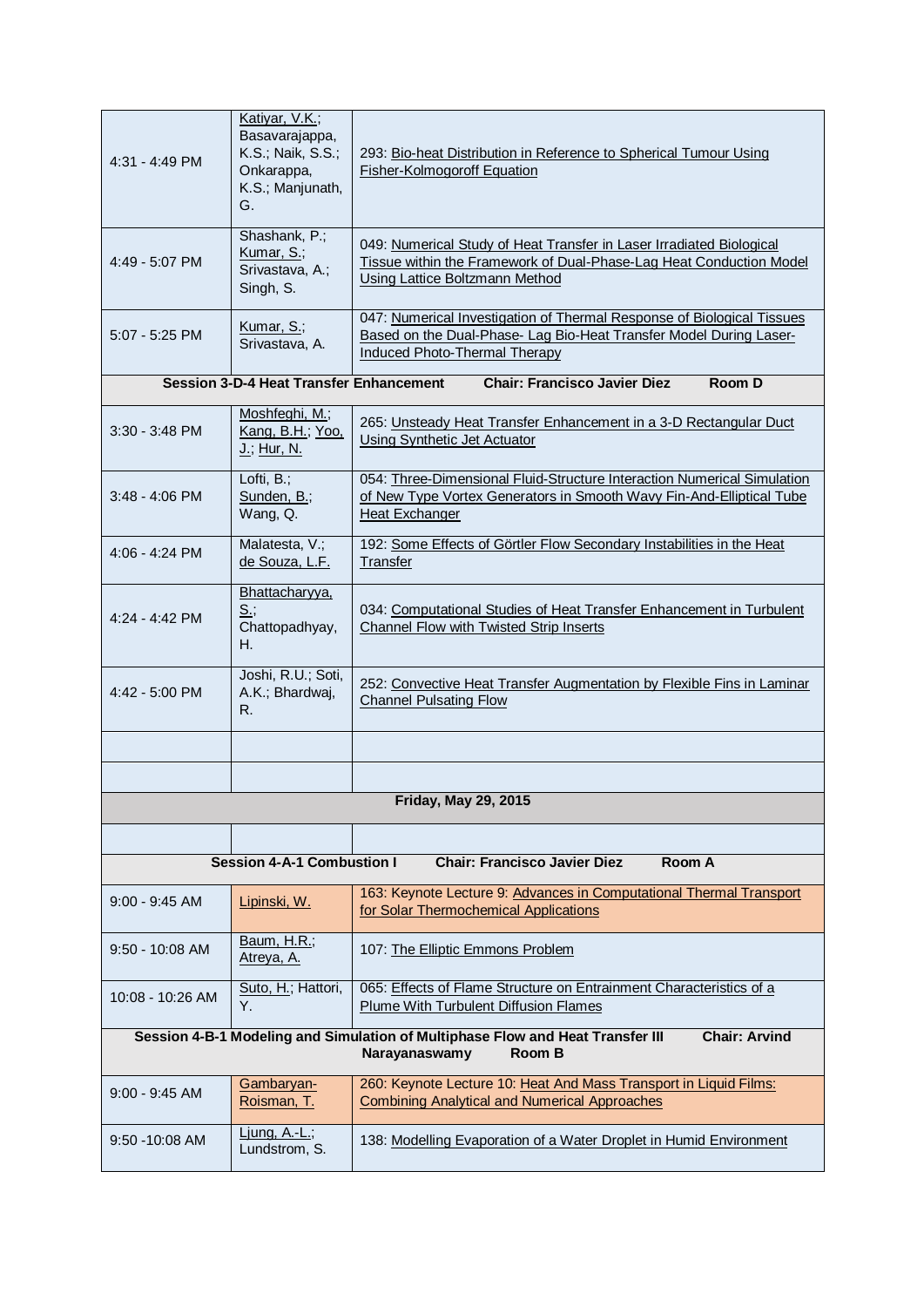| 10:08 - 10:26 AM                                                               | Taitel, Y.;<br>Barnea, D.                                         | 270: Transient Simulation for Multiple Parallel Mini Channels With<br><b>Evaporating Fluid</b>                                               |  |
|--------------------------------------------------------------------------------|-------------------------------------------------------------------|----------------------------------------------------------------------------------------------------------------------------------------------|--|
| <b>Session 4-C-1 Radiation IV</b><br>Room C<br><b>Chair: Mathieu Francoeur</b> |                                                                   |                                                                                                                                              |  |
| $9:00 - 9:45$ AM                                                               | <b>Farouk, B.;</b><br>Hasan, N.                                   | 250: Keynote Lecture 11: Trans-critical Carbon Dioxide Flow in a Tubular<br><b>Heat Exchanger: Applications in Waste Heat Recovery</b>       |  |
| $9:50 - 10:08$ AM                                                              | Ren, Y.-T.; Qi,<br>H.; Lew, Z.-Y.;<br>Ruan, L.-M.;<br>Tan, H.-P.  | 177: Parametric Investigation of the Transient Radiative Transfer in<br>Participating Media and Rapid Estimation of the Radiative Parameters |  |
| 10:08 - 10:26 AM                                                               | Zhao, Y.; Tang,<br>G.; Du, M.;                                    | 154: Numerical Study of Radiative Properties of Opacifier Particles and<br><b>Fibers Doped Silica Aerogel</b>                                |  |
|                                                                                |                                                                   | Session 4-D-1 Numerical Methods for Porous Media III<br><b>Room D</b><br><b>Chair: Pedro Coelho</b>                                          |  |
| $9:00 - 9:45$ AM                                                               | Rees, D.A.S.                                                      | 221: Keynote Lecture 12: The Numerical Modelling of the Convection of a<br><b>Bingham Fluid in a Porous Medium</b>                           |  |
| $9:50 - 10:08$ AM                                                              | Bocharova,<br>A.A.; Plaksinab,<br>I.V.                            | 217: Effect of Viscosity on Free Convection Boundary Layer in Porous<br>Media with Newtonian Heating on a Vertical Surface                   |  |
| 10:08 - 10:26 AM                                                               | Brandao, P.V.;<br>Celli, M.;<br>Barletta, A.;<br>Alves, L.S.de B. | 228: Mixed Convection in a Plane Porous Channel with Wall Heating from<br>Below and Internal Heat Generation                                 |  |
|                                                                                |                                                                   |                                                                                                                                              |  |
|                                                                                |                                                                   |                                                                                                                                              |  |
| 10:30 - 10:50 AM                                                               | <b>Coffee Break</b>                                               |                                                                                                                                              |  |
|                                                                                |                                                                   |                                                                                                                                              |  |
|                                                                                | <b>Session 4-A-2 Combustion II</b>                                | <b>Chair: Arvind Narayanaswamy</b><br>Room A                                                                                                 |  |
| 10:50 - 11:08 AM                                                               | Atreya, A.;<br>Baum, H.R.                                         | 190: A Study of Radiative Flameless Combustion in a Furnace                                                                                  |  |
| 11:08 - 11:26 AM                                                               | Roy, S.P.; Cai,<br>J.; Modest, M.F.                               | 233: Photon Monte Carlo Method for Radiation Calculations in Spray<br>Combustion                                                             |  |
| 11:26 - 11:44 AM                                                               | Wang, Y.; Shi,<br><u>G.; Guo, Z.</u>                              | 137: Coupled Multi-Stage Oxidation and Thermodynamic Process in<br>Coal-Bearing Strata under Spontaneous Combustion Condition                |  |
| 11:44 - 12:02 AM                                                               | $Im, I.-T.$ ;<br>Abdelmotalib,<br>H.M.; Kim, M.S.;<br>Park, C.W.  | 156: A Study on Wall to Bed Heat Transfer in a Conical Fluidized Bed<br>Combustor                                                            |  |
| 12:02 - 12:20 PM                                                               | Ahmed, N.;<br>Youbi, Z.                                           | 092: An Algebraic Model Closure of the Counter Gradient Diffusion for the<br>Turbulent Fluxes in Their Combustion Simulation                 |  |
| 12:20 - 12:38 PM                                                               | Roger, M.;<br>Crouseilles, N.;<br>Coelho, P.J.                    | 064: Monte Carlo Algorithm Based on the Hybrid-Transport Diffusion<br>Model for Transient Radiative Transfer Calculations                    |  |
| 12:38 - 12:56 PM                                                               | Singh, R.I.                                                       | 067: Heat Transfer Analysis of Splash Zone of Short Fluidized Bed<br>Combustor Using Coal And Biomass under Variable Oxygen Conditions       |  |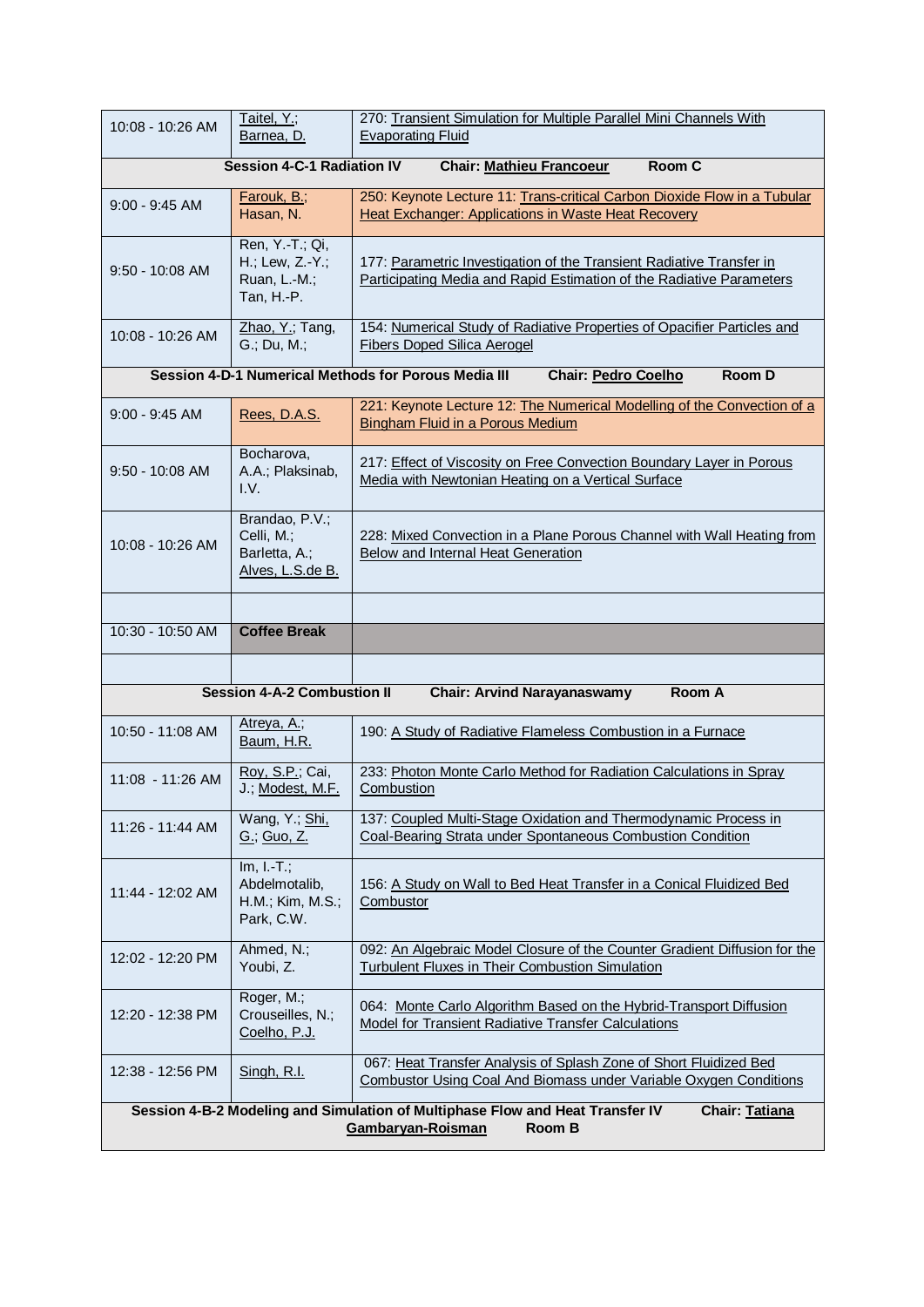| 10:50 - 11:08 AM | Kossov, V.;<br>Zhavrin, Y.;<br>Fedorenko, O.;<br>Mukamedenkyz<br>y, V.                 | 069: Occurrence of Convective Flows in Ternary Liquid and Gaseous<br>Mixtures under Isothermal Conditions                                |
|------------------|----------------------------------------------------------------------------------------|------------------------------------------------------------------------------------------------------------------------------------------|
| 11:08 - 11:26 AM | Tzevelecos, W.;<br>Van<br>Vaerenbergh, S.                                              | 075: Enhancing Heat Pipe Performances Using Self-Rewetting Fluids in<br>Selene Ground Experiment                                         |
| 11:26 - 11:44 AM | Pischke, P.;<br>Kneer, R.                                                              | 248: Collisional Transport Phenomena in Dense Sprays                                                                                     |
| 11:44 -12:02 PM  | Pandey, V.;<br>Dalal, A.;<br>Biswas, G.;<br>Natarajan, G.                              | 258: Effect of Electrohydrodynamics in Saturated Film Boiling with<br><b>Varying Superheat</b>                                           |
| 12:02 - 12:20 PM | Segal, V.;<br>Ullmann, A.;<br>Brauner, N.                                              | 181: Modeling of Phase Transition of Partially Miscible Solvent Systems:<br>Hydrodynamics and Heat Transfer Phenomena                    |
| 12:20 - 12:38 PM | Noureddine, K.;<br>Draoui, B.;<br>Bensafi, M.;<br>Hasnat, M.;<br>Doha, M.; Hami,<br>Ο. | 246: Study and Simulation of Multiphase Flow with Free Surface                                                                           |
| 12:38 - 12:56 PM | Esteghamatian,<br>A.; Bernard, M.;<br>Wachs, A.;<br>Lance, M.;<br>Hammouti, A.         | 272: Micro/Meso Simulations of Fluidized Beds                                                                                            |
|                  |                                                                                        | Room C<br><b>Chair: D. Baillis Doermann</b><br>Session 4-C-2 Manufacturing and Materials Processing                                      |
| 10:50 - 11:08 AM | Khurana, M.;<br>Salvi, D.; Karwe,<br>M.V.                                              | 232: Prediction of Temperature Distribution in a Horizontal High Pressure<br>Food Processing Vessel and Its Impact on Process Uniformity |
| 11:08 -11:26 AM  | Epstein, J.;<br>Birnie III, D.P.;<br>Shan, J.W.                                        | 152: Design of a Chemical Reactor for Investigating the Deposition of<br>Novel Sulfide Semiconductor Coating                             |
| 11:26 - 11:44 AM | George, P.;<br>Meng, J.;<br>Jaluria, Y.                                                | 140: Optimization of the Chemical Vapor Deposition Process for Gallium<br>Nitride in a Vertical Rotating Disk Reactor                    |
| 11:44 -12:02 AM  | Wong, S.;<br>Jaluria, Y.                                                               | 174: Numerical Simulation of a Practical Chemical Vapor Deposition<br>Reactor                                                            |
| 12:02 - 12:20 PM | Svetushkov,<br><u>N.N.</u>                                                             | 289: Integral Approach for the Numerical Modeling Quenching Process of<br><b>Forming Rolls</b>                                           |
| 12:20 - 12:38 PM | Jingru Z.;<br>Panides, E.                                                              | 294: Numerical and Analytical Study on the Substrate Thickness Effect<br>during the Heating and Cooling Process of Coating               |
|                  |                                                                                        | Session 4-D-2 Computations in Micro and Nanoscale Heat Transfer V<br>Room D<br><b>Chair: Philip Allen</b>                                |
| 10:50 - 11:08 AM | Dennai, B.;<br>Belboukhari, M.;<br>Chekifi, T.;<br>Khelfaoui, R.                       | 179: Theoretical Study and Simulation in 2D and 3D of the Flow in Micro<br>Channels (Case of the Convergent/Divergent Diode)             |